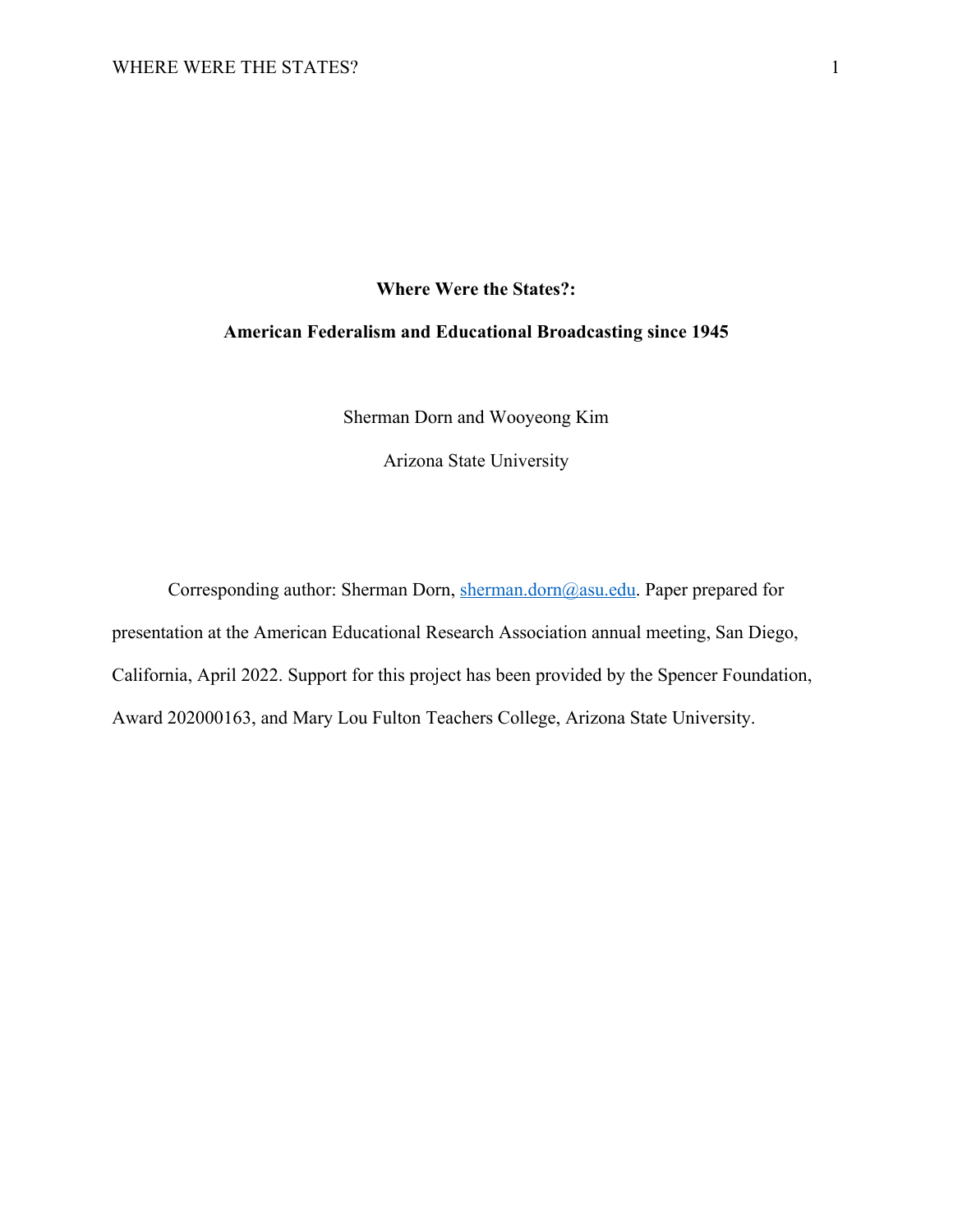#### **Abstract**

What the American public knows today as public broadcasting began as educational radio and television, and those were the dominant terms until 1967. While the modern architecture of public broadcasting obscures the role of states, even where there are operating state networks in public media, the earlier history of educational broadcasting shows how contingent that outcome was. Archival records demonstrate several mostly failed efforts to organize state-level educational television networks in the 1950s and early 1960s. What eventually emerged in states was a haphazard set of individual stations in many states such as California and Arizona, state agencies overseeing some or all public media in others (e.g., Alabama, New Jersey, South Carolina, Wisconsin), and a university-sponsored state network in North Carolina. Federal educational broadcasting policy was putatively agnostic about the existence of states, let alone their authority over education, and this omission shaped a postwar history of frequent failure preceding the emergence of today's public media networks. The submerged history of federalism in broadcasting policy implies a much more contingent nature of federalism in education politics, even in the era where K-12 education policy debates were full of prickliness around federal power.

*Keywords*: education policy, out-of-school learning, educational technology, educational broadcasting, history and historiography, federalism, federal education policy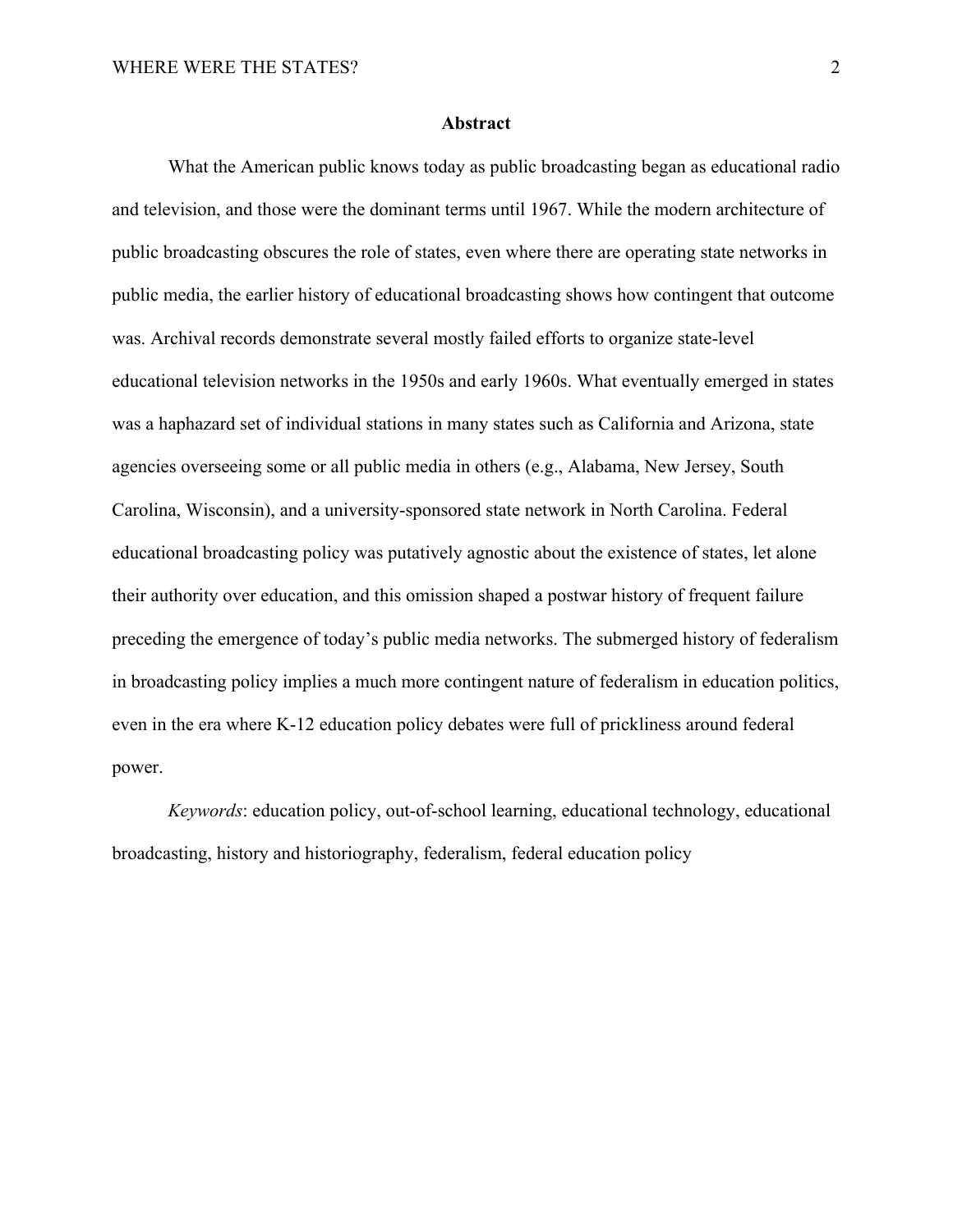# **Where Were the States?**

## **American Federalism and Educational Broadcasting since 1945**

In fall 1954, a debate raged in Wisconsin over educational television – what today we call public television. In 1953, the legislature had put an advisory question on the ballot for the following fall: "Shall the state of Wisconsin provide a tax-supported state-wide noncommercial educational television network?" In 1952, the state had been granted 12 local educational television channels in an order by the Federal Communications Commission to reserve channels across the country for noncommercial purposes. The Wisconsin Citizens Committee for Educational Television (WCCET) had organized shortly after that FCC order, and its lobbying led to the legislature punting the issue to a public referendum. The WCCET and its allies observed that a television network was the logical extension to the FM radio network just created by the state, and they argued that a network would provide an invaluable service to the state, especially rural areas, where the University of Wisconsin could provide programming for schools, farmers, and families. In opposition, the state Republican party and some commercial broadcasters argued that taxpayers should not be paying for a government propaganda outfit.<sup>1</sup> The result was not close. While 308,385 voters approved of taxes for a state television network, almost 700,000 voted against a tax-supported network. Only one county had voters in favor: Dane, home of the University of Wisconsin at Madison, where WHA-TV had just started broadcasting.2 For the following decade, the advocates for a statewide network had to make due with a single station licensed to the state's flagship university.

<sup>1</sup> For the record of the campaign, see the papers of the Wisconsin Citizens Committee for Educational Television, Wisconsin Historical Society, Mss 209, and the details later in this paper.

<sup>2</sup> M. G. Toepel and Hazel L. Kuehn, eds., *The Wisconsin Blue Book* (State of Wisconsin, 1954), p. 764. http://digital.library.wisc.edu/1711.dl/WI.WIBlueBk1956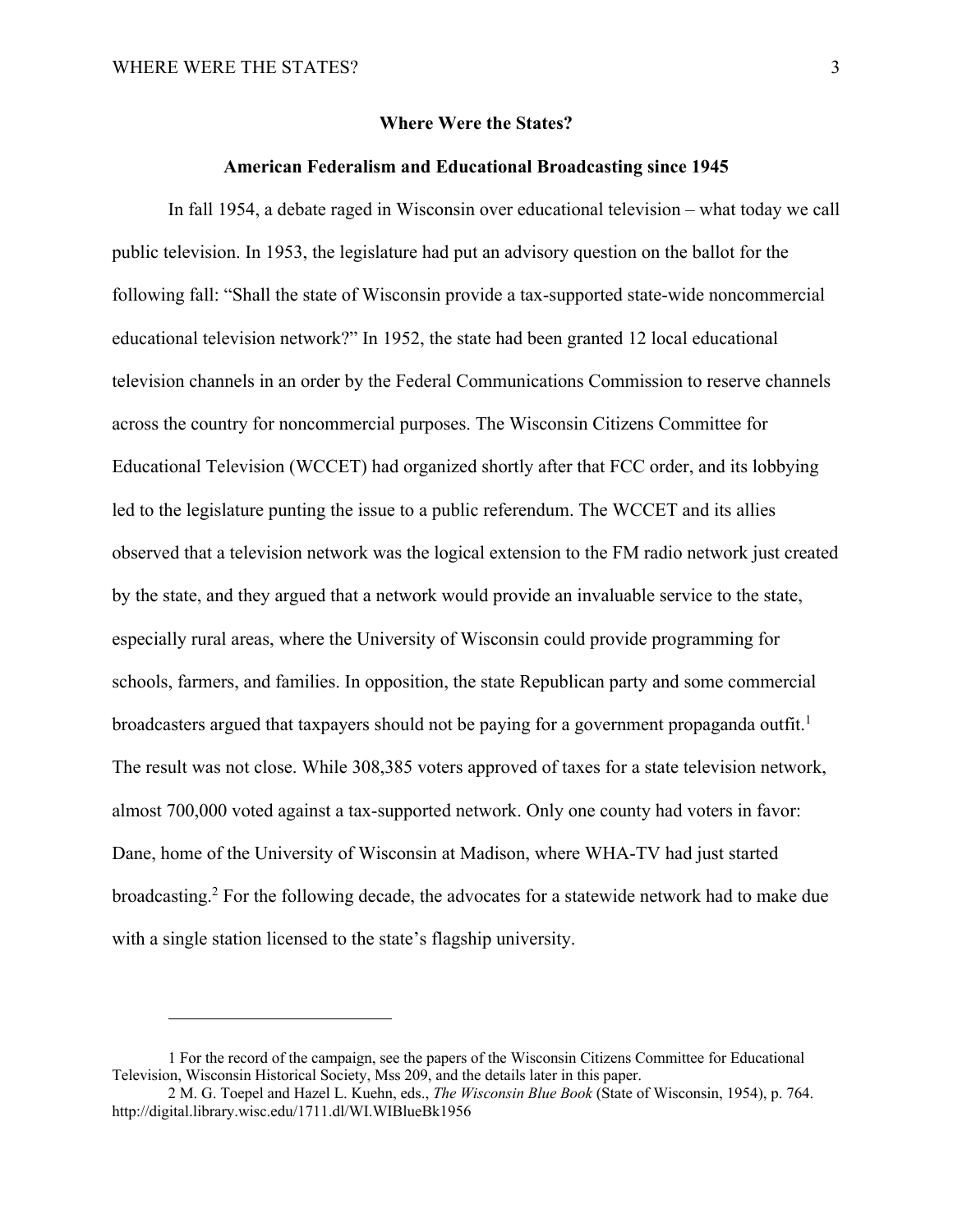North Carolina had an identical outcome for advocates of educational television, but it followed a different path. In December 1954, the North Carolina Educational Radio and Television Commission recommended that the state *not* create a statewide network but instead support a single television station run by the University of North Carolina.<sup>3</sup> As in Wisconsin, only the flagship university operated an educational television station for the next decade, and in the two states, only the regions near Madison, Wisconsin, and Chapel Hill, North Carolina, had access to the programming on either station. Both Wisconsin and North Carolina eventually built state networks through public agencies, but that was neither an easy task nor guaranteed in the mid-1950s. Many other states had similar outcomes in the 1950s: floundering advocacy for a state network, with an outcome of one or two stations by the end of the decade.

The 1952 reservation of television channels for educational, noncommercial uses was a surprising and huge win for advocates of educational broadcasting, but the FCC order was followed by years of extraordinary difficulty in translating a regulatory win into operational, sustainable stations. Ten years after the FCC order that made educational television possible, there were dozens of educational television stations in the country, most of whom struggled to stay on the air and broadcast programming of any quality. At the time of a meeting to discuss the constant financial emergencies of stations, in late 1964, there was no prospect on the horizon of what would emerge by the end of the decade: a national network of public television stations with two educational programs for young children as anchor programs.<sup>4</sup>

<sup>3</sup> North Carolina Educational Radio and Television Commission. "Report of the North Carolina Educational Radio and Television Commission," December 10, 1954. University of North Carolina Television Network Records (40258), box 10, folder 257. University of North Carolina University Archives.

<sup>4</sup> The Washington Conference on Long-Range Financing was a meeting sponsored by the National Association of Educational Broadcasters in December 1964 that included addresses by then-FCC chair E. William Henry, among others, and correspondence and meetings in the following year led to the creation of the Carnegie Commission on Educational Television and, eventually, the proposal that became the Public Broadcasting Act of 1967.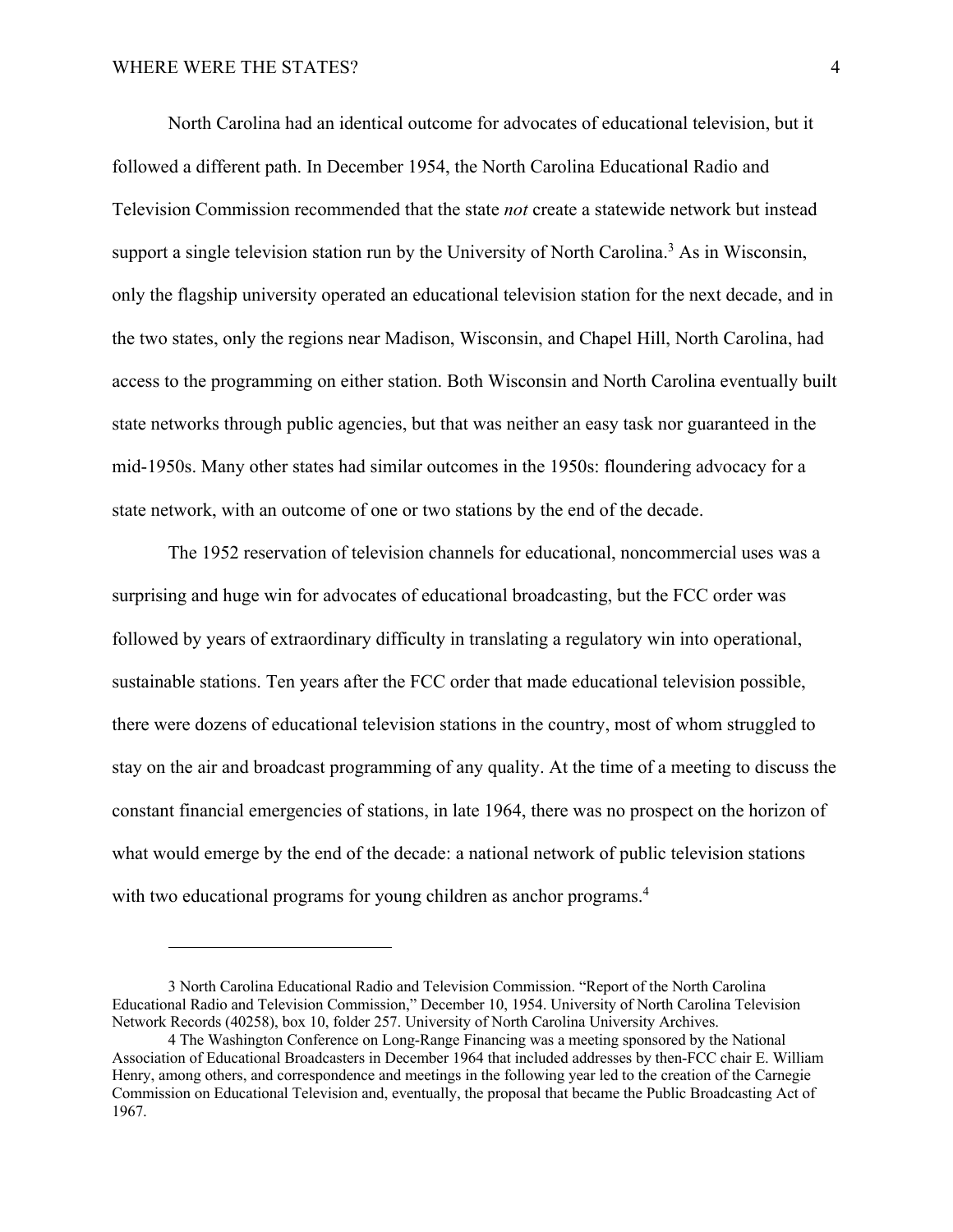## **Why Broadcasting Matters to the History of Education**

This failure to launch educational television in the 1950s provides an opportunity to explore the history of educational politics in a unique arena, one where the federal government has primacy. In broadcasting, unlike in brick-and-mortar schooling, the federal government reigns supreme. Since the Radio Act of 1912, Congress has asserted that the federal government owns the airwaves, and in succession created the Federal Radio Commission in 1927 and the Federal Communications Commission in 1934. Until 1945, federal regulation of radio was in effect a disaster for educational broadcasters: while universities were key innovators in broadcast radio, the rise of commercial radio networks in 1927 and the Depression killed the majority of AM stations operated by colleges and universities. Through the end of World War II, the survivors in educational radio were commonly midwestern (typically land-grant) colleges and universities broadcasting in daytime and serving a variety of roles for regional communities.<sup>5</sup>

Two decisions by the FCC opened up opportunities for educational broadcasters in the immediate postwar era. In 1945, the FCC moved the broadcast spectrum for FM radio to its current location on the radio dial and reserved all frequencies below 92 MHz for educational (noncommercial) stations. Seven years later, as parts of its allocation of all television stations in the country, the FCC reserved 242 local television channels for educational purposes. Education was critical in this regulatory change, especially national higher education organizations that funded a coherent lobbying effort in the television allocation hearings.<sup>6</sup> Federal law and regulatory bodies thus circumscribed and lay the groundwork for educational activities in radio

<sup>5</sup> Hugh Slotten, *Radio's Hidden Voice: The Origins of Public Broadcasting in the United* States (Urbana, IL: University of Illinois Press, 2009).

<sup>6</sup> Allison Perlman, *Public Interests: Media Advocacy and Struggles over U.S. Television* (New Brunswick, NJ: Rutgers University Press, 2016).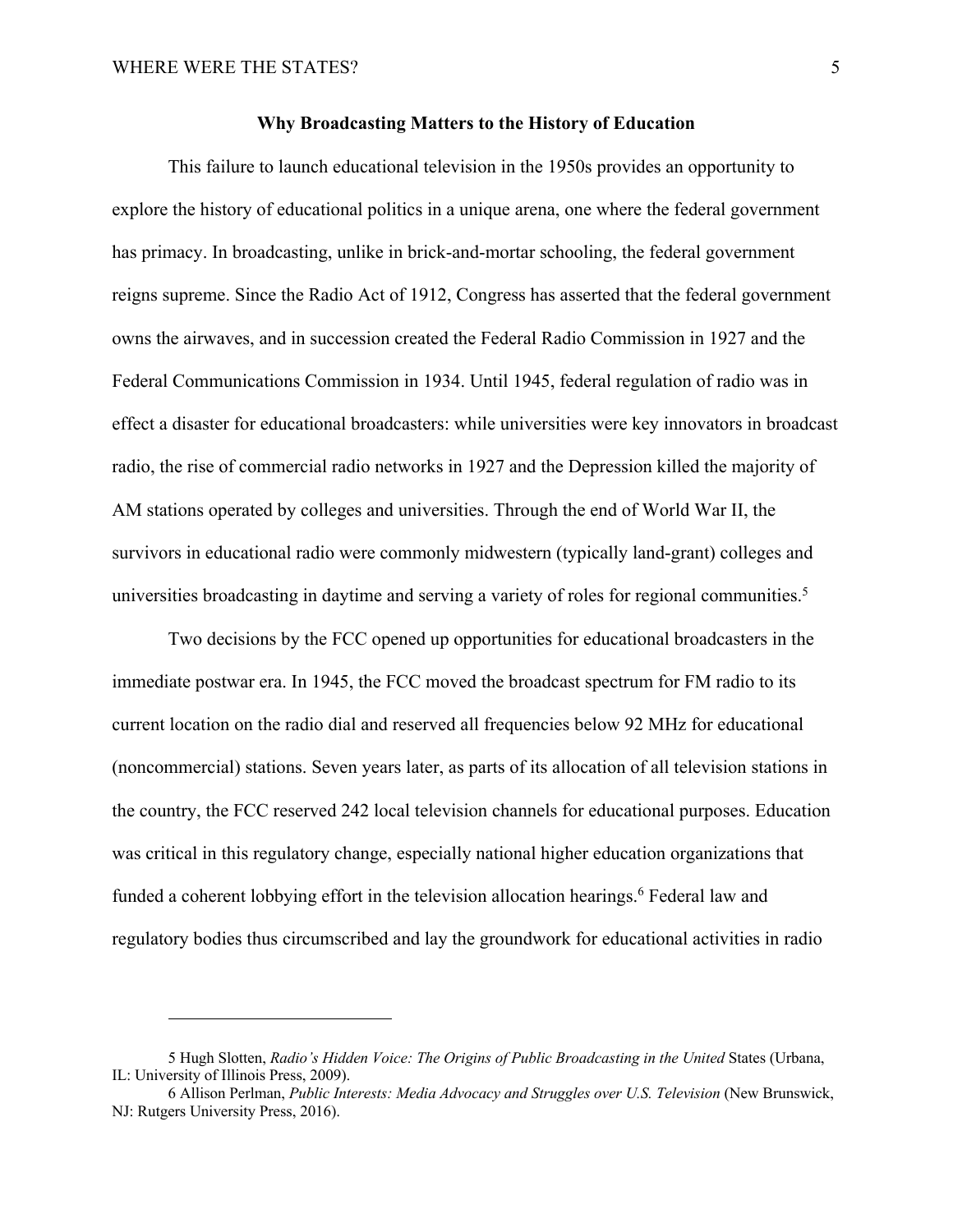and television. Seeing the federal government as central is not the usual way of thinking about educational politics in the United States, but it is the appropriate context in broadcasting.

How could we understand the role of federal education policy differently if we could rewrite the historiography of federalism in education, using the history of educational broadcasting? This question is implied by the AERA annual meeting theme of "Cultivating Equitable Education Systems for the 21<sup>st</sup> Century." More specifically, it is a variant of one of the key questions offered explicitly in the meeting's call: "What political or economic forces encourage or prevent [equitable] changes?" We know that the trajectory of federal education policy after WW2 was shaped by the "three political Rs" of race, religion, and Reds, and then civil rights politics, and then the rhetoric of human capital and economic competition – and that at each step, Congressional leaders and presidents have waltzed around the politics of federalism in different ways.

But much of what we know is dictated by a focus on schools rather than education more broadly. With a few exceptions such as Victoria Cain, historians of education have generally shied away from the implications of Larry Cremin when he called television one of the key "educative institutions" of 20<sup>th</sup> century American childhood. Cremin meant to fold television and all media into his vision of the American Paideia, but there are other issues at stake.7 Since the Radio Act of 1912, Congress has asserted federal authority over the electromagnetic spectrum, including the authority to regulate broadcasting. And that assertion changed the political landscape for education, though historians and others have not paid sufficient attention. To wit,

<sup>7</sup> Victoria Cain, "From Sesame Street to Prime Time School Television: Educational Media in the Wake of the Coleman Report," *History of Education Quarterly* 57, no. 4 (2017): 590-601; Cain, *Schools and Screens: A Watchful History* (Cambridge, MA: MIT Press, 2021); Lawrence A. Cremin, *American Education: The Metropolitan Experience, 1876-1980* (New York: Harper and Row, 1988); Jurgen Herbst, "Cremin's American Paideia," *The American Scholar* 60, no. 1 (1991): 128-140.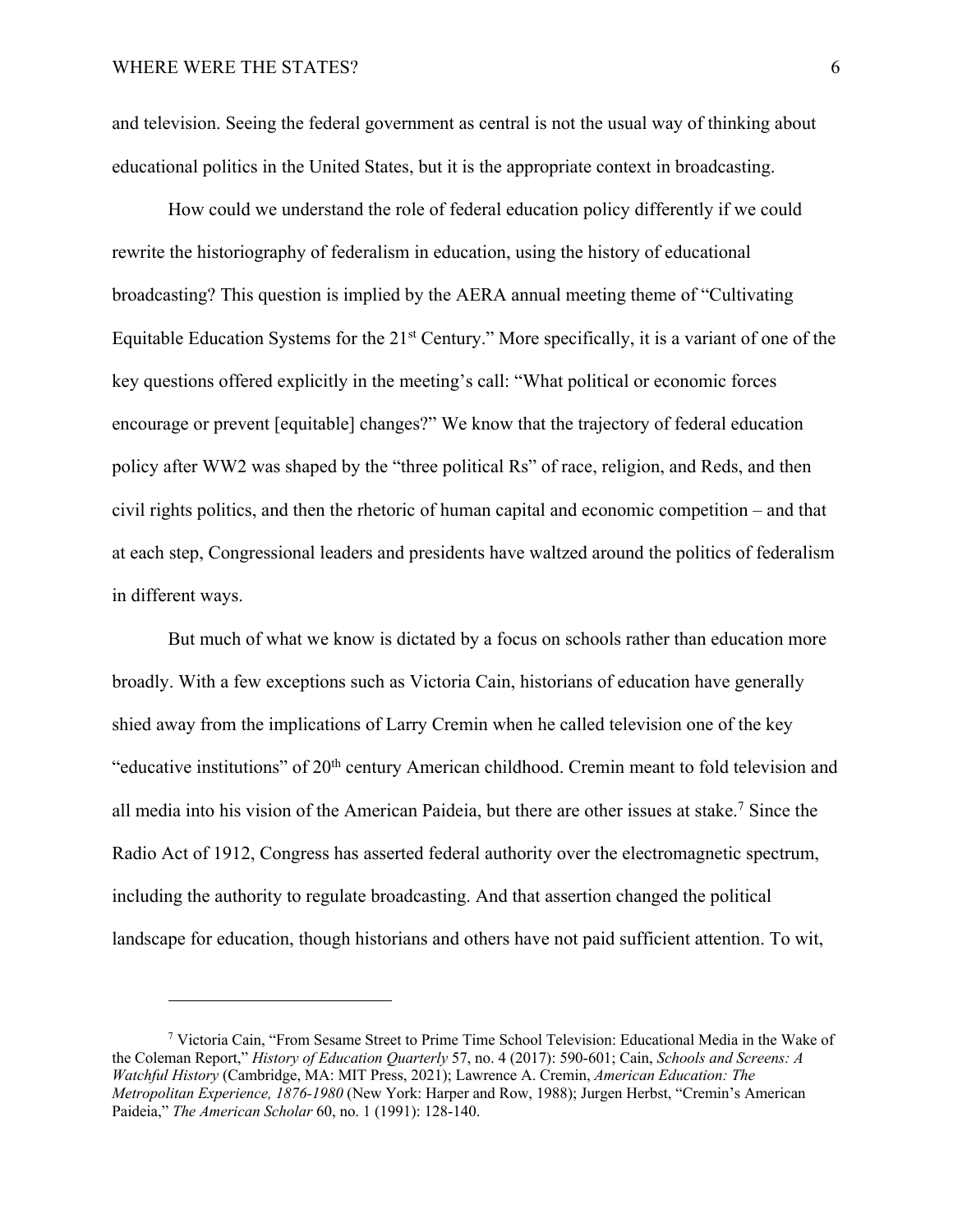how has the political history of education evolved in an arena where the federal government has literally owned the pipeline?

This paper uses the federal authority over the airwaves to explore the historical nature of federalism in education. The key question: how do the politics of federal education debates look different when we include broadcasting and especially television as an essential part of  $20<sup>th</sup>$ century education history? There are several reasons why broadcasting belongs in the history of education. In addition to the emergence of radio and television as a significant presence in childhood in the twentieth century, public broadcasting's origins are deeply intertwined with educational institutions, especially in higher education. Shepperd and Slotten have documented the importance of colleges and universities in the early era of radio experimentation as well as what was considered educational radio in the 1930s and 1940s.<sup>8</sup> Critically, several national education organizations sponsored the Joint Committee on Educational Television in the early 1950s to lobby (successfully) for the reservation of several hundred television channels across the country for educational, noncommercial stations. In several ways, educational broadcasting earned its name long before *public broadcasting* emerged as a dominant expression in the 1960s.

This project lies at the intersection of several historical literatures: the histories of television and public media, federalism in education policy, and education ideologies and politics. The historiography of television and public media includes Cremin's discussion of newspapers, television, and other mass media as part of his educational constellations; but it also includes Cuban's analysis of television as a technology used *within* schools, and both Morrow's

<sup>8</sup> Josh Shepperd, "Electric Education: How the Media Reform Movement Built Public Broadcasting in the United States, 1934-1952" (Ph.D., University of Wisconsin - Madison, 2013). http://search.proquest.com/docview/1761835841/abstract/765028B9F5B1424APQ/1; Slotten, *Radio's Hidden Voice*.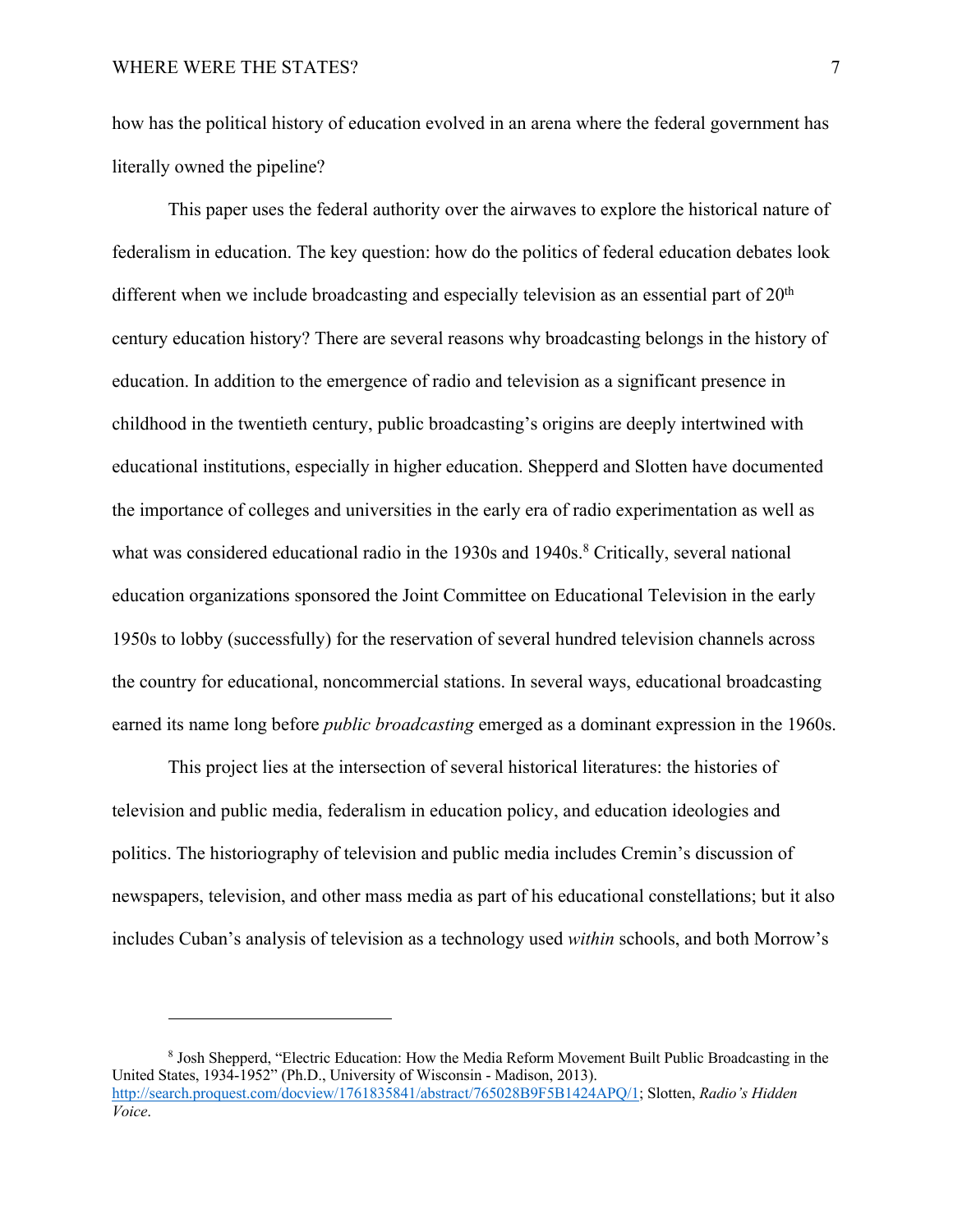and Perlman's histories of television reform efforts, much of which focused on concerns about children and families. The historiography of federalism in education policy includes Green's recent scholarship on the contingency of federal education policy in Reconstruction as well as the voluminous literature on post-WW2 federal education policy. The politics of education also intersects with television. Cain's recent scholarship focuses on how television helped reinforce the nationalization of the education gospel ideology, and Perlman has pointed out that the creation of state education networks in the South, such as Alabama's, was used in service to make arguments against the need for desegregation: that is, all children could learn from the same high-quality programming in their own homes, separated by race. At the intersection of the three lies the subject of this paper, which has thus far received no scholarly attention.<sup>9</sup>

# **Sources**

This paper relies on the records of national public agencies and private (non-profit) organizations as well as selected state-level records. We focus on material from the collected

<sup>9</sup> Cremin, *American Education*; Larry Cuban, *Teachers and Machines: The Classroom Use of Technology since 1920* (New York: Teachers College Press, 1986); Robert W. Morrow, *"Sesame Street" and the Reform of Children's Television* (Baltimore: Johns Hopkins University Press, 2006); Perlman, *Public Interests*; Hilary Green, *Educational Reconstruction: African American Schools in the Urban South, 1865-1890* (New York: Fordham University Press, 2016); Gareth Davies, *See Government Grow: Educational Politics from Johnson to Reagan*  (Lawrence, KS: University Press of Kansas, 2007); Matthew F. Delmont, *Why Busing Failed; Race, Media, and the National Resistance to School Desegregation* (Berkeley: University of California Press, 2016); Hugh Davis Graham, *The Uncertain Triumph: Federal Education Policy in the Kennedy and Johnson Years* (Chapel Hill, NC: University of North Carolina Press); Carl Kaestle (ed.), *To Educate a Nation: Federal and National Strategies of School Reform* (Lawrence, KS: University Press of Kansas, 2007); Adam Nelson, *The Elusive Ideal: Equal Educational Opportunity and the Federal Role in Boston's Public Schools, 1950-1985* (Chicago: University of Chicago Press); James T. Patterson, *Brown v. Board of Education: A Civil Rights Milestone and its Troubled Legacy* (New York: Oxford University Press, 2001); Diane Ravitch, *The Troubled Crusade: American Education, 1945-1980* (New York: Basic Books, 1985); Douglas Reed, *Building the Federal Schoolhouse: Localism and the American Education State* (New York: Oxford University Press, 2014); Guadalupe San Migule, *Contested Policy: The Rise and Fall of Federal Bilingual Education in the United States, 1960-2001* (Denton, TX: University of North Texas Press, 2004); Joel H. Spring, *The Sorting Machine Revisited: National Educational Policy since 1945* (London: Longman, 1989); Wayne J. Urban, *More than Science and Sputnik: The National Defense Education Act of 1958* (Tuscaloosa, AL: University of Alabama Press, 2010); Maris Vinovskis, *From A Nation at Risk to No Child Left Behind: National Education Goals and the Creation of Federal Education Policy* (New York: Teachers College Press, 2009); Cain, *Screens and Schools*.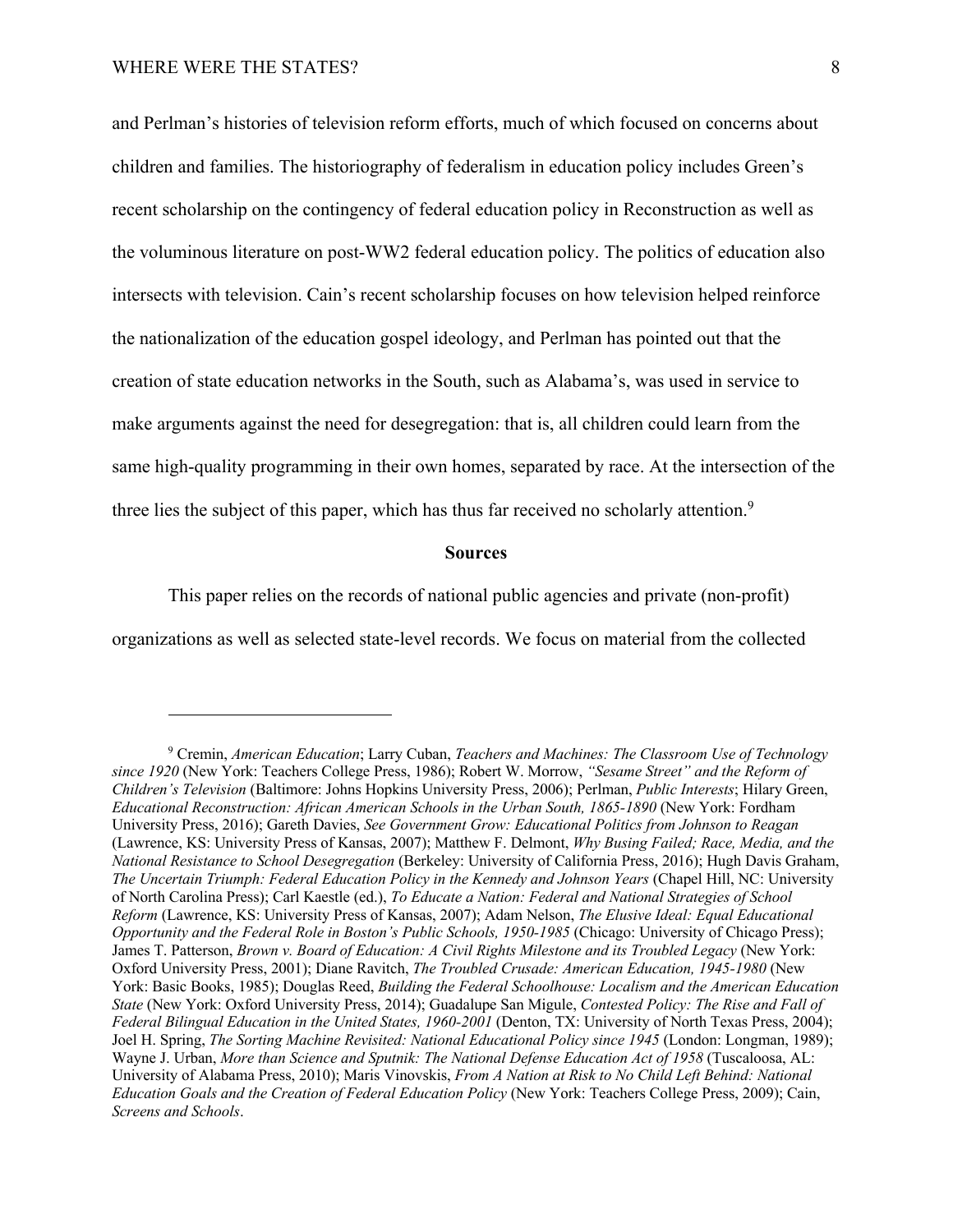papers of several chairs of the Federal Communications Commission (primarily Newton Minow and E. William Henry), the Ford Foundation and its Fund for Adult Education, the Carnegie Corporation of New York, the Carnegie Commission on Educational Television, the National Association of Educational Broadcasters, the Joint Committee on Educational Television, and National Educational Television (the non-profit private predecessor of the Public Broadcasting System). We thank the archivists at the Wisconsin Historical Society, the University of Maryland College Park, Columbia University, Ohio State University, the University of North Carolina, and the Rockefeller Archive Center, where these collections are stored.<sup>10</sup>

# **Triumphant in Lobbying, Trailing in Capacity**

As the survivors of the prewar educational radio scene were beginning to see glimmers of hope in the 1940s, as well as forge alliances, they began to see the possibility and need not just for individual broadcasting FM stations but moreso for regional networks of stations. They had the living model of networks in terms of commercial AM radio, the industry beasts that had helped destroy most of the first generation of educational radio stations, but nonetheless a sustainable creator of programming that could reach large populations. They also had a technical need as the FCC reserved FM frequencies – but only FM channels – for noncommerical educational purposes. The FM band is at a higher frequency than AM, requires more power to broadcast, and generally had a smaller receiving footprint in any community.11 To reach the

<sup>&</sup>lt;sup>10</sup> The archivists by institution—Ohio State University: Michelle Drobik, Kevlin Haire; University of Maryland: Michael Henry, Laura Schnitker, James M. Baxter; University of North Carolina: Taylor Kaye de Klerk, Aaron Smithers; Wisconsin Historical Society: Cynthia Bacchuber, Jennifer Barth, Alison Bridger, Lee Grady, Emil Hoelter, Sally Jacobs, Tim Ream, Lisa Saywell, Joseph Taylor; Rockefeller Archives Center: Lee R. Hiltzik.

<sup>11</sup> The FCC had granted the desires of educational radio advocates, but at a higher cost of operating stations. The same dynamic would recur in television channel allocations, as UHF channels are at a higher frequency than the VHF channels mostly reserved for commercial network broadcasts, and thus require greater power for clear broadcasting.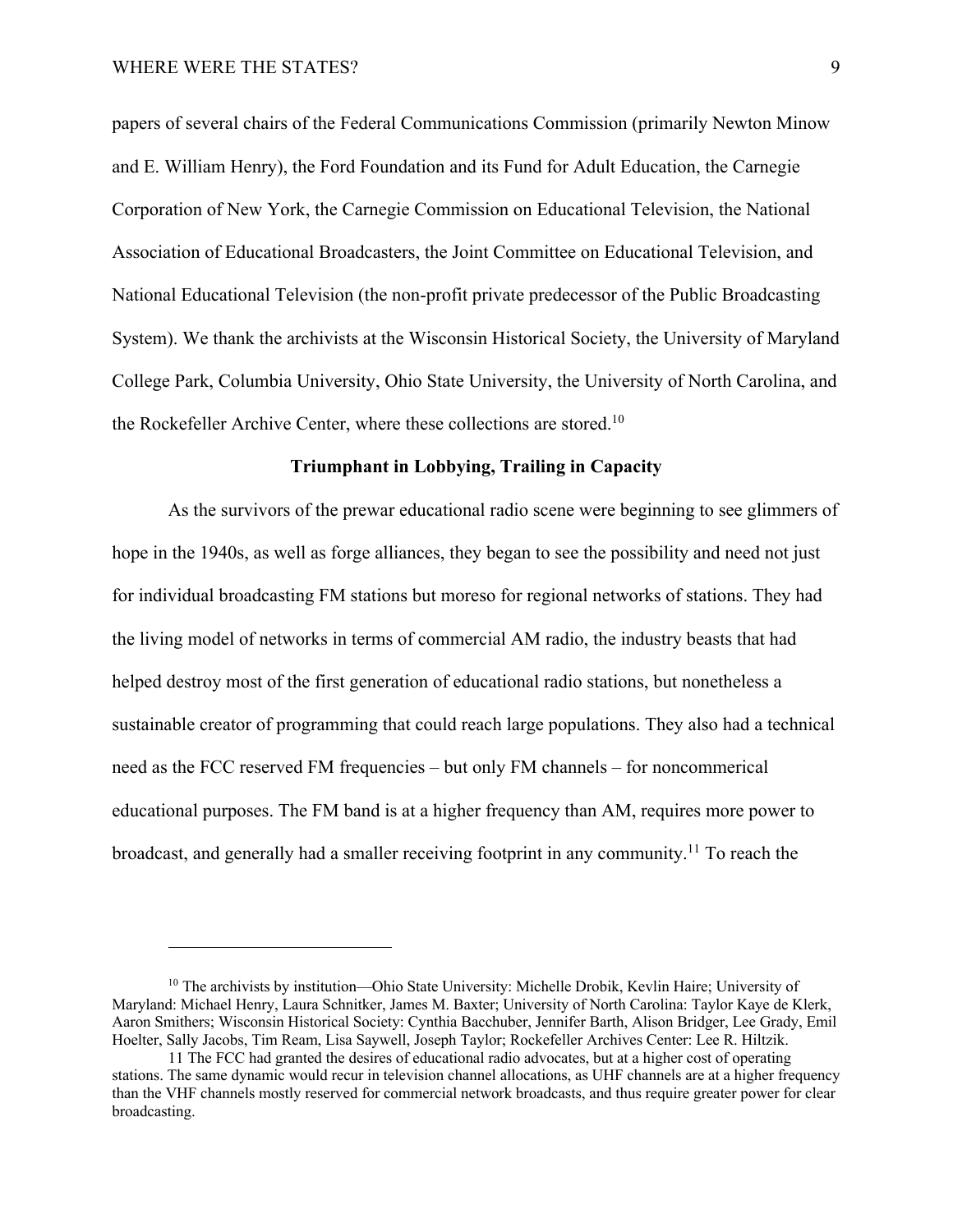same population that a single AM station could broadcast to, one would need multiple distributed FM transmitters.

This urgent need for multiple transmitters became an argument for state radio networks. Because the surviving educational radio stations were predominantly licensed to public colleges and universities, the presumed political support for building out a network was at the state level. Wisconsin became the paradigm, as the University of Wisconsin founded a small FM network based on its longtime experience operating an AM station, WHA.12 As Ohio State University considered its own plans for FM broadcasting, its leadership and faculty consulted with state leaders and other in-state educators.13 North Carolina's educational radio commission in the late 1940s saw Wisconsin as a model in its discussions as well.14 By the end of the 1940s, it became apparent to educational broadcasting advocates that those arguments for state networks were evanescent: there simply were not many proposals to the FCC to build FM stations, even one by one.15 Educational broadcasters also had turned to another issue: the fight to reserve television channels for education. As the FCC announced the beginning of television channel allocation hearings, attention and time and money shifted to the new arena. But several key issues carried over from the discussions of FM educational radio, including the idea of building station networks at the state level.

<sup>12</sup> E.g., Howard L. Bevis, "Report of NASU Committee of Radio Broadcasting 1948," Howard Landis Bevis Papers, RG 3.H, box UA.RG3.H.0024, folder 8, Ohio State University, University Archives.

<sup>13</sup> E.g., Kenneth C. Ray to "Ohio FM Radio State Committee," December 12, 1944, in Bevis Papers, box UA.RG3.H.0027, folder 11.

<sup>14</sup> W. H. Plemmons, "Final Report and Recommendation of the Non-Technical Sub-Committee of the North Carolina FM Radio Education Committee," July 1948, Department of Radio, Television, and Motion Pictures of the University of North Carolina at Chapel Hill Records, 1928-1980 (40086) (hereafter DRTMP), box 15, "FM Radio Education Committee, 1948-1950" folder, University of North Carolina University Archives.

<sup>15</sup> E.g., National Association of State Universities. "Report of the Committee on Radio Broadcasting, National Association of State Universities," 1949, I. Keith Tyler papers, RG40.62, box UA.RG40.62.0007, "NASU Committee on Radio Broadcasting - reports, 1943-1955" folder, Ohio State University, University Archives.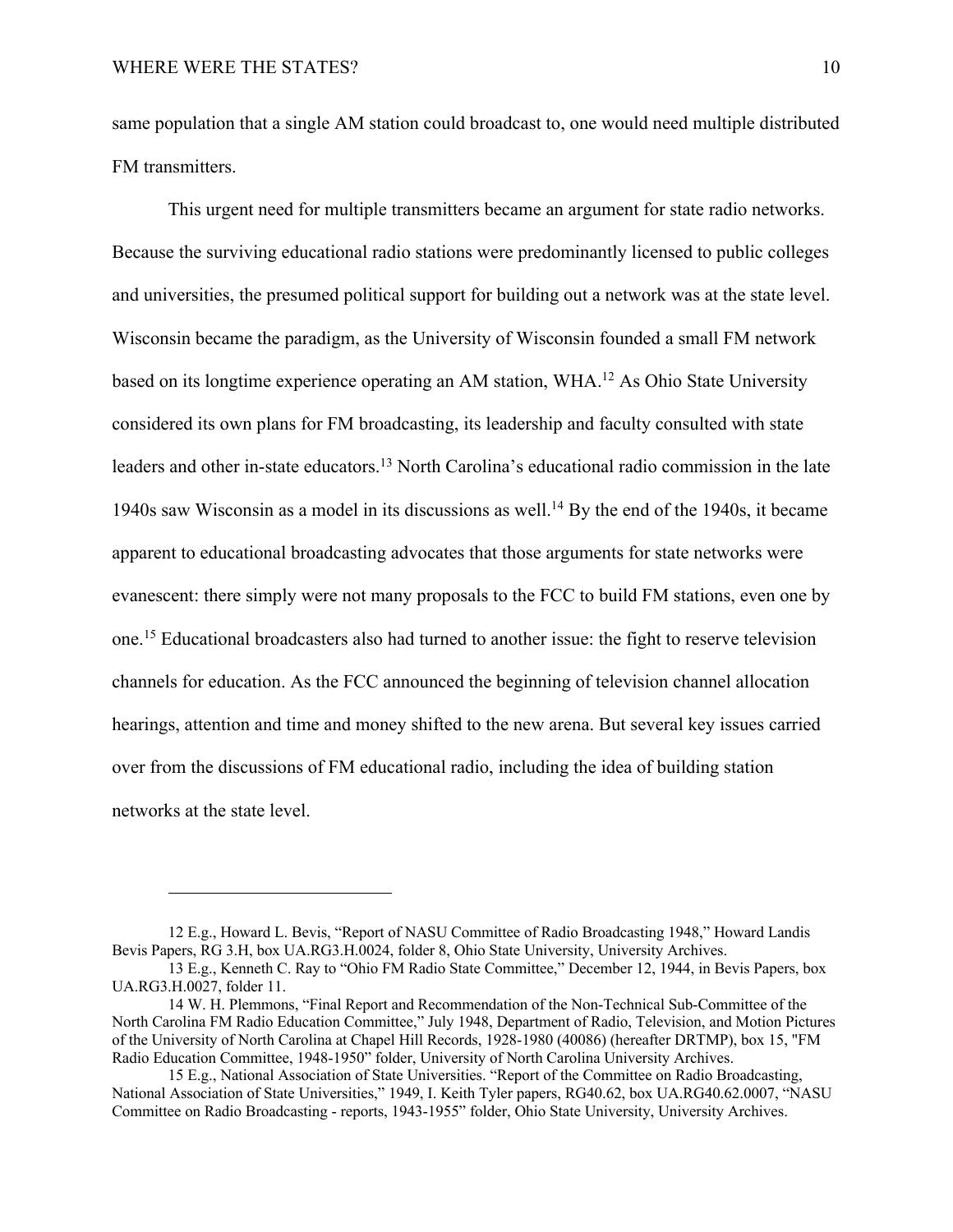The developments in FM radio were quickly superceded by developments in television. In 1949, the Federal Communications Commission announced hearings on the allocation of television channels, as part of its postwar process of setting technical standards for television broadcasting and unwinding wartime restrictions on station construction. Educational advocates responded quickly, including key figures in higher education such as Ohio State University President Howard Bevis, who had testified in front of the FCC twice earlier in the decade – he was representing both the Association of Land Grant Colleges and Universities and the National Association of State Universities.<sup>16</sup> Over the following three years, a broad national coalition fought for reservation of television channels for noncommercial educational uses—national associations such as the American Council for Education and the National Education Association, who helped fund the lobbying effort, and educational broadcasting professionals and advocates, under the National Association of Educational Broadcasters (NAEB) and then, for the most critical part of the FCC hearing process, in the guise of a new organization, the Joint Committee on Educational Television.17

As with the FM band, the Federal Communications Commission provided a significant if partial victory for educational broadcasting in television. In its April 1952 order, the FCC allocated hundreds of television channels across the country in both Very High Frequency (VHF)

<sup>16</sup> E.g., Howard L. Bevis, "Notice of Appearance and Comments on Behalf of the Association of Land Grant Colleges and Universities," August 26, 1949, Howard Landis Bevis Papers, RG 3.H, box UA.RG3.H.0027, folder 15, Ohio State University, University Archives; Marcus Cohn to I. Keith Tyler, August 30, 1949. I. Keith Tyler papers, RG40.62, box UA.RG40.62.0005, "JCET Allocation Hearings, 1948-49" folder, Ohio State University, University Archives; J. L. Morrill to Wayne Coy, August 24, 1949. Bevis Papers, box UA.RG3.H.0027, folder 15; Russell I. Thackrey to Bevis, August 25, 1949. Bevis Papers, box UA.RG3.H.0027, folder 15; Tyler to Bevis, August 31, 1949, Bevis Papers, box UA.RG3.H.0027, folder 15. Bevis also loaned Tyler's time to the Joint Committee on Educational Television in late 1950, during the crucial effort to build the foundational case for channel reservations.

<sup>17</sup> The story is summarized well in Perlman, *Public Interests*.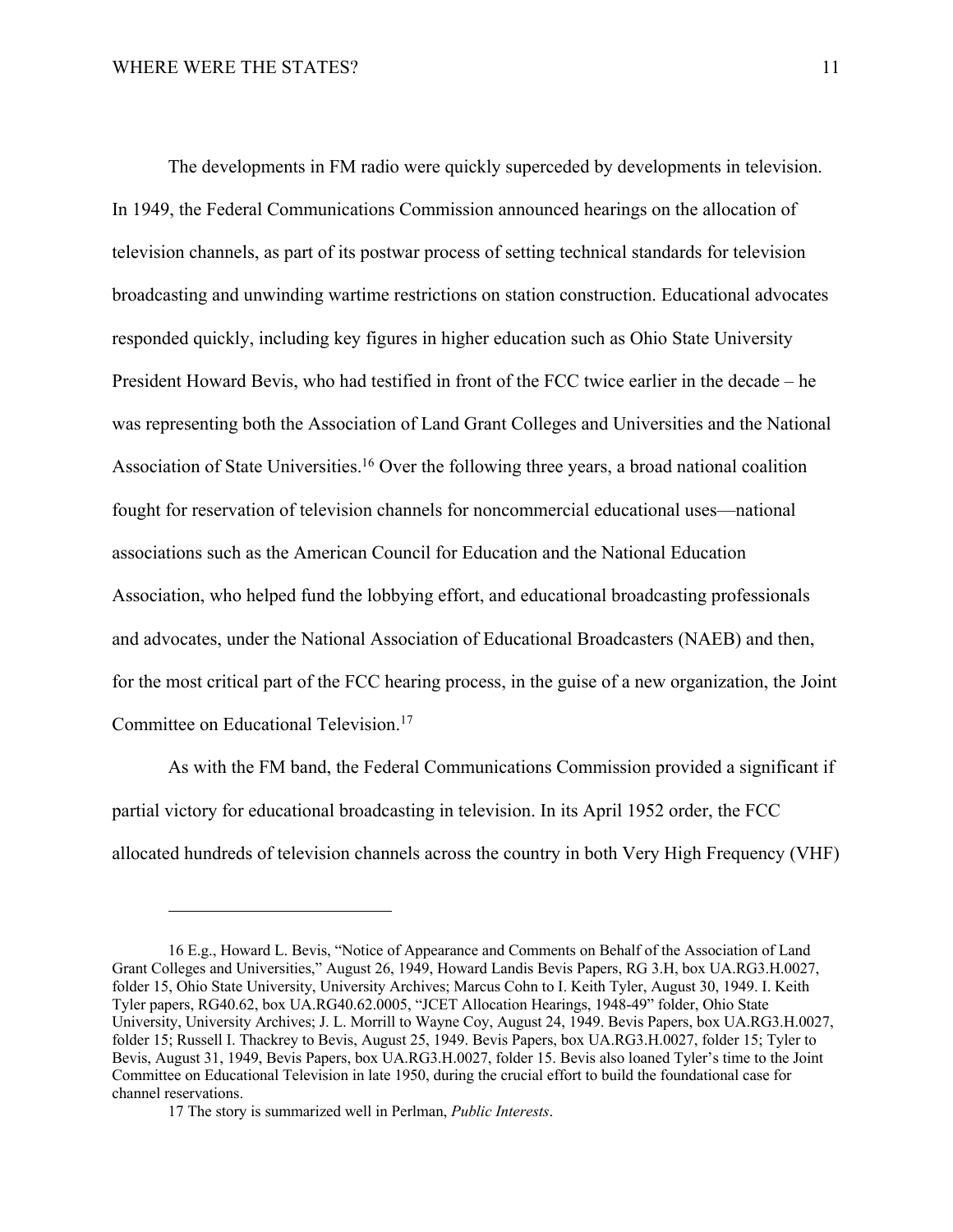and Ultra High Frequency (UHF) bands. For education, it reserved 242 channels, each one identified in individual regions and by station number and frequency. In some areas, such as Madison, Wisconsin, and Chapel Hill, North Carolina, the FCC reserved a VHF channel for education – these were channels that existing television sets could easily receive, and were less expensive in transmission costs than UHF channels. In the majority of locations, however, the FCC granted only commercial channels in the VHF band and identified its educational channel designation in the UHF band.

In addition, as with the FM band decision in 1945, the reservation of a radio frequency or television channel did not guarantee an operating station in a city or town. Some operating authority would need to follow up with a construction permit application, demonstrating financial, engineering, and other operational capacity to build and then run a television station. During the lobbying effort in 1950 and 1951, the organizational work of the Joint Committee on Educational Television had in essence created a database of potential broadcasting licensees, by soliciting and assisting school districts, colleges, and universities in drafting and submitting statements to the FCC. In 1952, staff of the American Council on Education followed up by assessing the potential for construction-permit applications in dozens of cities.18 The new Ford Foundation Fund for Adult Education created a matching-grant program to assist in station construction, and slowly, the first transmissions of educational television stations began, with 20 noncommercial stations on the air by the end of 1955.<sup>19</sup>

<sup>18</sup> E.g., American Council on Education. "Educational Television Station Assessment Report: Boston," 1952, in National Educational Television (NET) records, Series 5A, Box 40, Wisconsin Historical Society; "Educational Television Station Assessment Report: Chapel Hill," 1952, NET records, Series 5A, Box 196; "Educational Television Station Assessment Report: Phoenix," NET records, Series 5A, Box 2; "Educational Television Station Assessment Report: Pittsburgh," NET records, Series 5A, Box 73.

<sup>19</sup> Elizabeth Risser, "Wisconsin Citizen's Committee for Educational TV Progress Report," January 23, 1956, Wisconsin Citizens Committee for Educational Television, Mss 209, Box 2, Folder 1, Wisconsin Historical Society.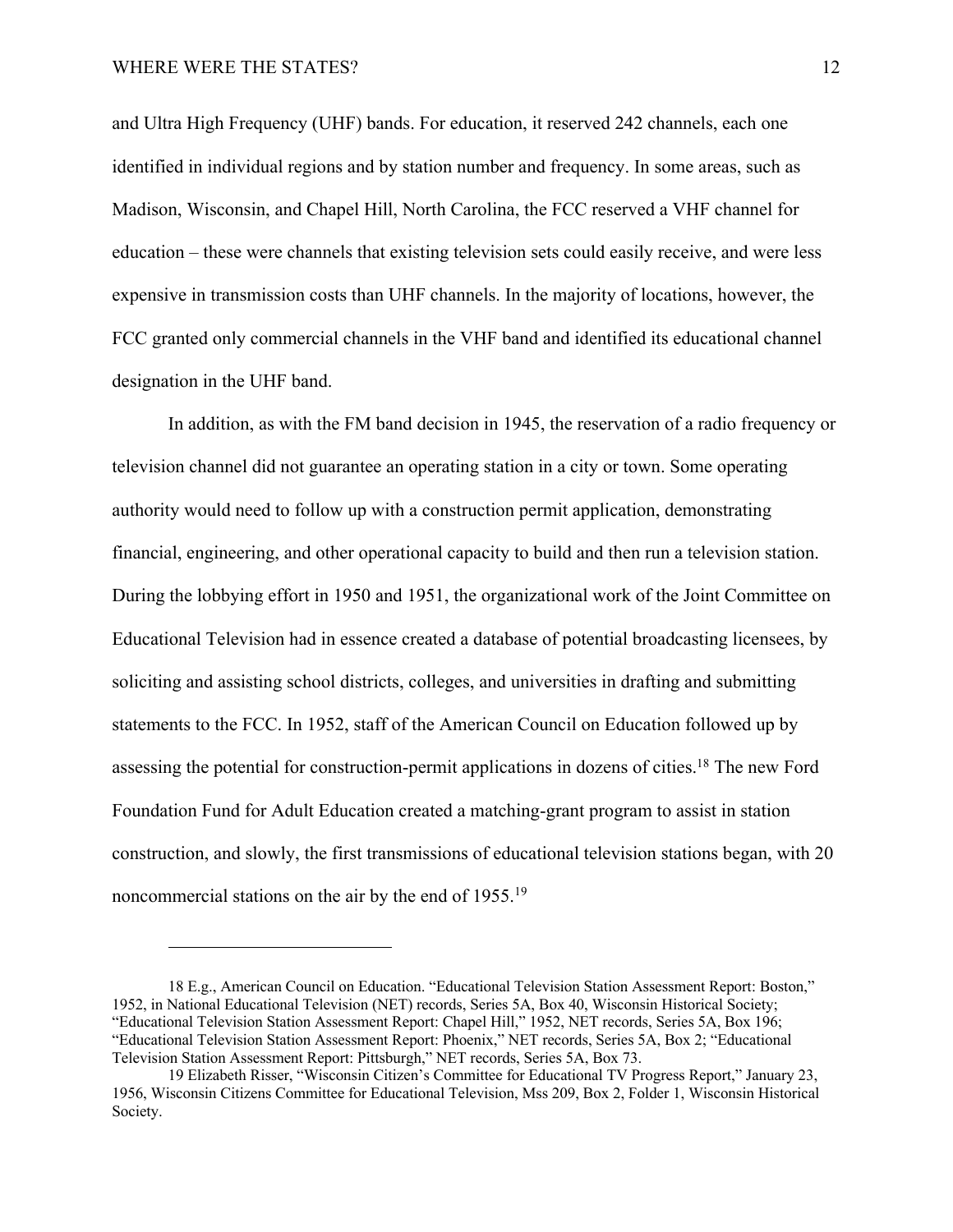This pace paralleled what had happened with FM radio. The report of the 1949 meeting of broadcasters at the University of Illinoi's Allerton House retreat was frank on this point: "Educational groups and school systems have failed, in many cases, to take advantage of the channels set aside for their use in the FM band." The explanation was rooted in institutional decision-making: "educational planners dependent upon deliberations of legislative and administrative bodies, cannot move as rapidly into new areas as can commercial broadcasters." The prediction was similar for television: "Educational television and facsimile activities will be limited, in the beginning, by lack of funds."20 That prediction was accurate. Out of 242 allocated channels, there were only 10 stations on the air within two years and fewer than 10% of the allocated channels saw any station operation within three years. In Phoenix, for example, Channel 8 had been allocated in 1952, but nothing happened for many years. Despite visitors like I. Keith Tyler at a meeting of interested parties in December 1952 in Phoenix, Arizona State President Grady Gammage was passive, and as Arizona State television advocate Richard Bell scrawled in a note to the executive director of the Joint Committee on Educational Television, "Prezy won't pay any attention to these [missives]." Arizona State College finally applied for a construction permit at the end of the decade, after its rival University of Arizona had acquired a permit for a station in Tucson.<sup>21</sup> Of the greatest worry to educational television's advocates, the

<sup>&</sup>lt;sup>20</sup> Seminar on Educational Radio, "Educational Broadcasting: Its Aims and Responsibilities," July 9, 1949, p. 18; in National Association of Educational Broadcasters Records, 1925-1977, Box 39, Folder 5, Wisconsin Historical Society.

<sup>&</sup>lt;sup>21</sup> Joint Committee on Educational Television. "Two Years of Progress in Educational Television," October 1954, I. Keith Tyler papers, box UA.RG40.62.0005, "JCET meetings, reports 1954" folder; H. D. Richardson, "Minutes of State Educational Television Meeting," Arizona State College, December 18, 1952, Box 83, Folder 11, Arizona State University Records Collection CM MSS-98; Richard H. Bell to Ralph Steetle, September 14, 1954, NET records, Series 5A, Box 3; copy of the original construction permit for KAET, November 8, 1960, NET records, Series 5A, Box 3.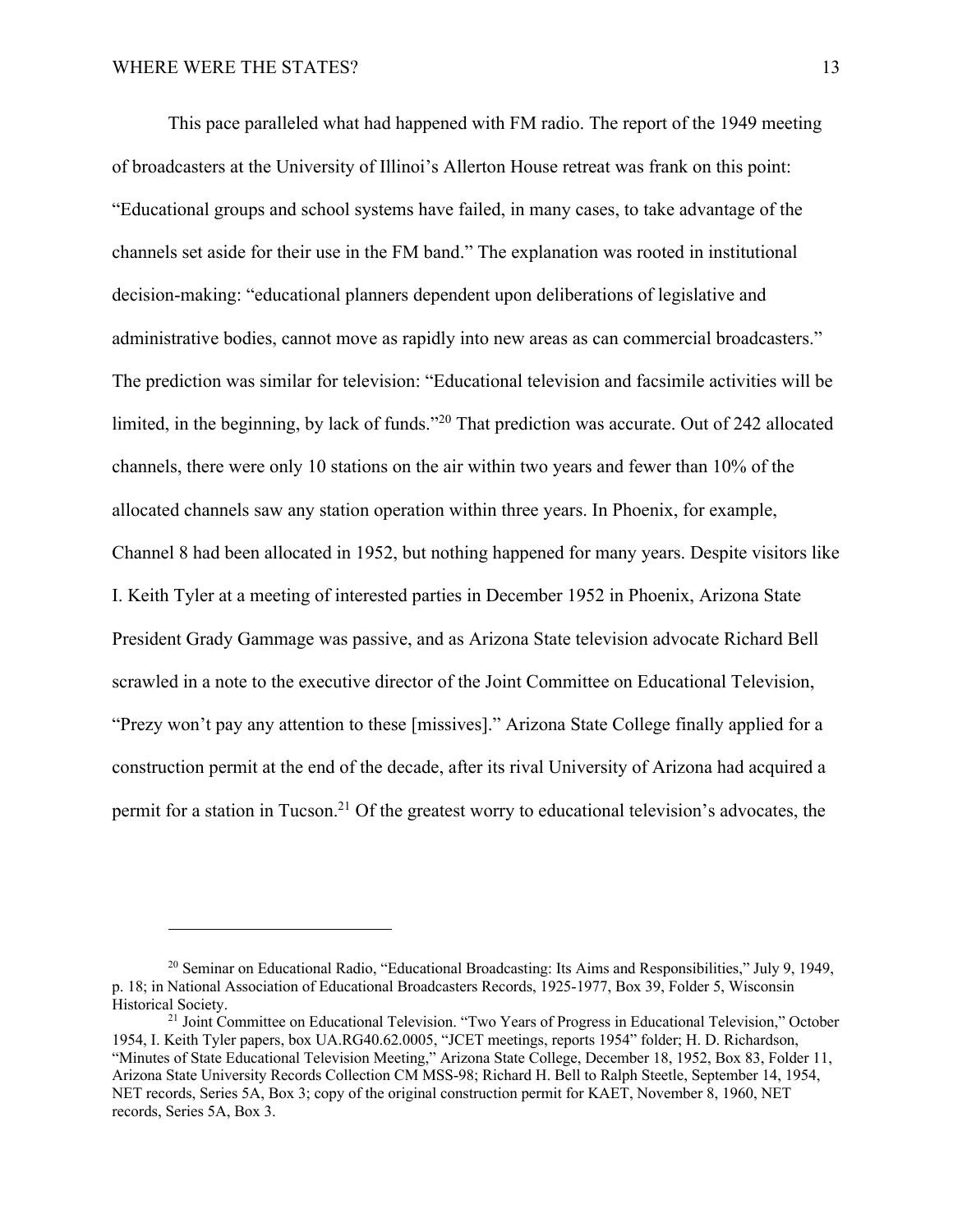New York and Los Angeles metro areas were entirely without educational television stations at the end of the 1950s.

Those advocates were worried but mostly undaunted by the lackadaisical follow-through in many communities. While many advocates of educational broadcasting were well aware of the practical barriers, there was a strong utopian streak, and advocates kept organizing their lobbying efforts and operational activities around the assumption that states would take the lead on educational television. This became evident in several ways: in commissions and committees in a number of states that proposed statewide networks, and in the collection and organization of information state by state about the development of educational television.

### **State Commissions**

Shortly after the FCC allocation of TV stations in 1952, a number of states created ad hoc commissions charged to explore what television meant for the state's educational needs. These commissions were created by legislative or executive authority and structured an official discussion around the benefits and challenges of educational television.<sup>22</sup> The campaigns for television networks within states was embedded within the national organizing effort on behalf of reserving channels for educational television, and after the nascent (mostly failed) efforts at creating state FM radio networks. Testimony in front of the commissions was often supported by the Joint Committee on Educational Television (JCET), if not provided directly by JCET and its representatives.23 The scope of commission recommendations illustrate the limits of the statefirst strategy for educational television advocates.

<sup>&</sup>lt;sup>22</sup> There were city-level committees in Pittsburgh and Boston. There were a number of state commissions or legislative study committees in the 1960s as well (e.g., Kansas, Ohio, North Carolina), though this paper focuses on the failed initial efforst at network building in the 1950s.

<sup>&</sup>lt;sup>23</sup> E.g., Telford Taylor, "Statement of Telford Taylor before the Temporary [New York] State Commission on the Use of Televisionf or Educational Purposes," January 21, 1953, in I. Keith Tyler papers, RG40.62, box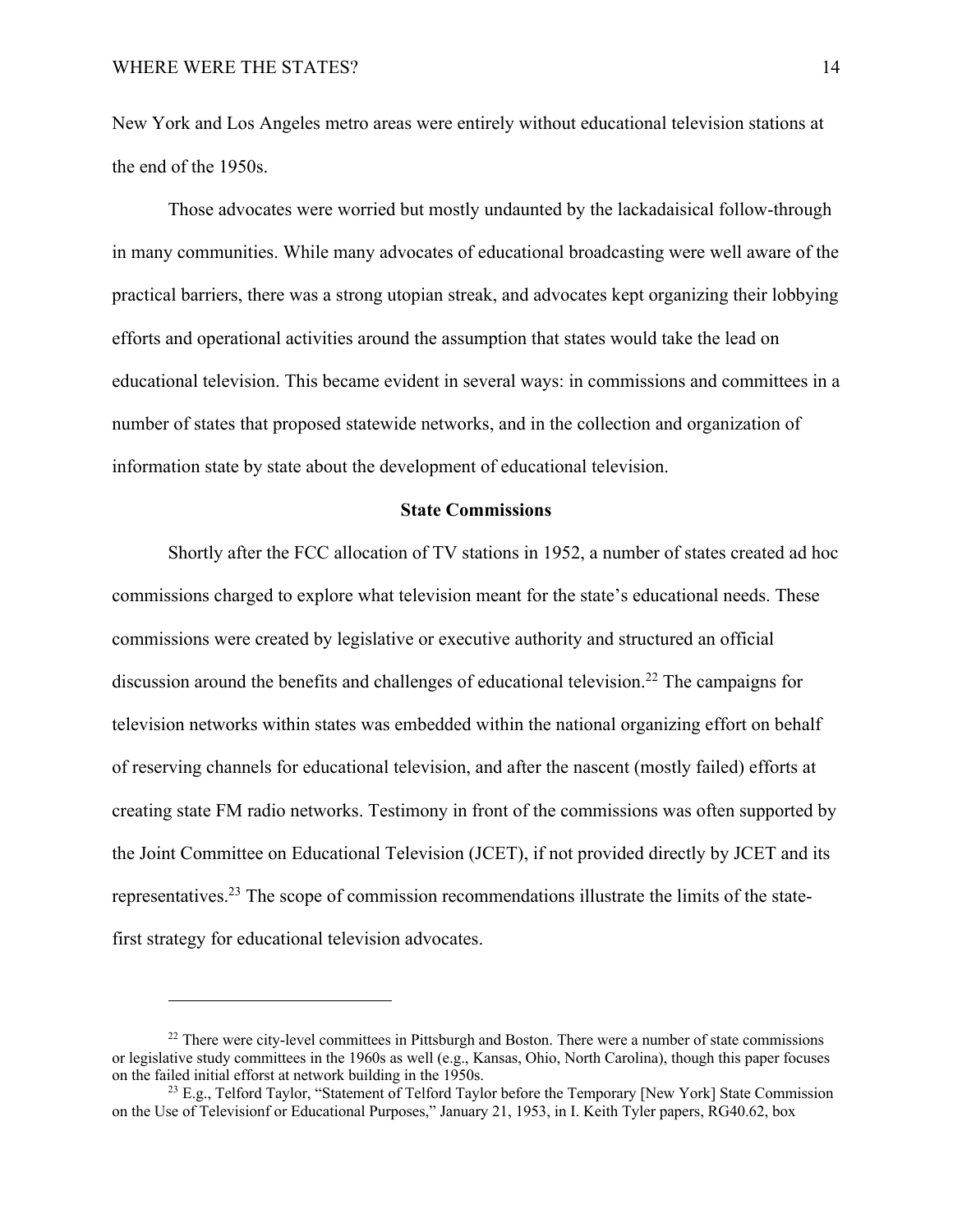# **New York**

The Temporary State Commission on the Use of Television for Educational Purposes in New York was authorized in 1952 by the state legislature. This commission was required to study the feasibility operating a noncommercial and educational television system by public or private organizations, the cost of the establishment of educational television stations, and finding an appropriate funding source for the educational television—this followed a proposal of the state Board of Regents to operate a network for the state.<sup>24</sup> Governor Thomas Dewey appointed seven members, including communications research pioneer Paul Lazarsfeld. The legislature designated eight additional members to represent legislative leaders, the state budget office and Commissioner of Commerce, and two members representing education: one member each from the board of regents and the state university trustees. In January 1953, a legislative hearing of the Commission was held and over the next month, the majority of the Commission rejected the proposal for state-operated educational television stations. In its report, it stated several reasons for the rejection of a state network: escalating costs for both construction and operation of stations, let alone television sets for schools; competing demands for state financing; the willingness of commercial stations to provide air time for programs produced by colleges and universities; and the prospect of a very small audience, especially given the channel allocations in the UHF frequency band and the lack of any channel reservation in New York City.<sup>25</sup>

UA.RG40.62.0005, "JCET meetings, reports 1953" folder, Ohio State University, University Archives. Taylor was a former FCC general counsel whom JCET hired specifically for the television allocation hearings.

<sup>&</sup>lt;sup>24</sup> The authorization of the commission was in New York Chapter 479 (1952).<br><sup>25</sup> New York Times, "Texts of Report on Educational TV Stations and Minority View," February 25, 1953; clipping in NET records, Series 5A, Box 165, "Majority Report" folder, Wisconsin Historical Society.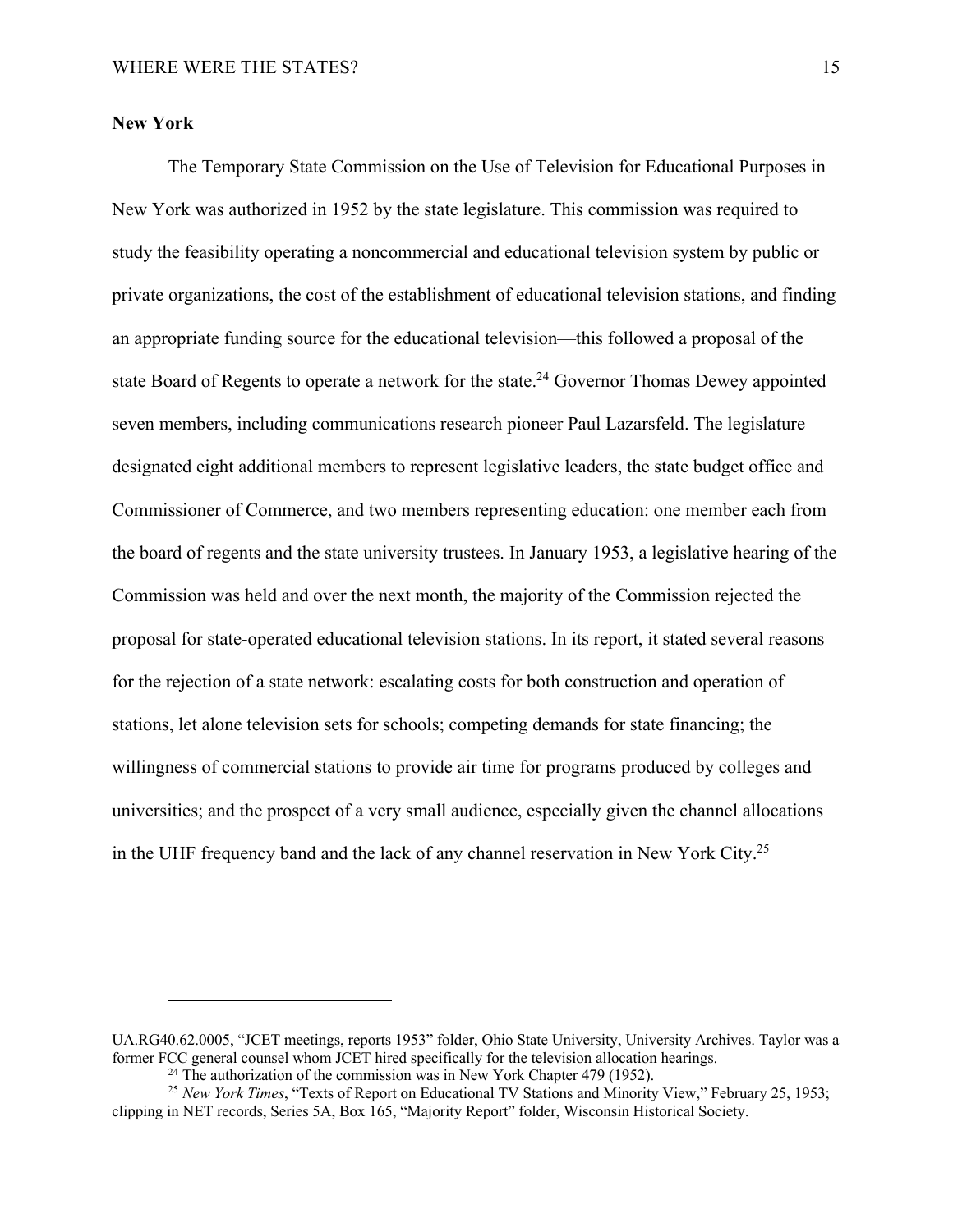A minority of the Commission lamented both the speed of the majority's dismissal of a state network and the majority's substantive reasoning.<sup>26</sup> Comprised of the education representatives on the commission, plus one of the governor's appointees (but not Lazarsfeld), the minority mostly repeated the arguments that the JCET and other educational broadcasting advocates had used in front of the FCC: commercial stations were not providing sufficient time for educational purposes, and educational broadcasting was an efficient use of resources (in the case of the New York commission minority, with construction costs the minority compared with a few miles of the New York Thruway). The minority report also observed that the witnesses testifying against a statewide network were generally representing upstate interests. But the majority included state budget officials, the bipartisan leadership of the legislature, and the most prominent national researcher on communications.

# **Massachusetts**

In Massachusetts, the special commission on the use of television for educational purposes first met on the symbolic date of July 4, 1952, in Boston. Some members of the State Board of Education and legislators discussed the public interest in educational television. The early focus of the special commission was how to acquire funding and the proper authority for the construction of educational television stations. As described in a private report by a JCET consultant, Seymour Krieger, the major concern was finding an appropriate way to construct educational television station and some funding sources for its construction and operation. But after a discussion, the special commission decided to request \$50,000 from the legislature to conduct the necessary engineering studies in connection with the FCC requirements. As Krieger

<sup>&</sup>lt;sup>26</sup> Norman S. Goetz, Isabel H. Kideney, and John P. Meyers. "Minority Report to the Governor and the Legislature of the State of New York," February 1953, NET records, Series 5A, Box 165, "Minority Report" folder.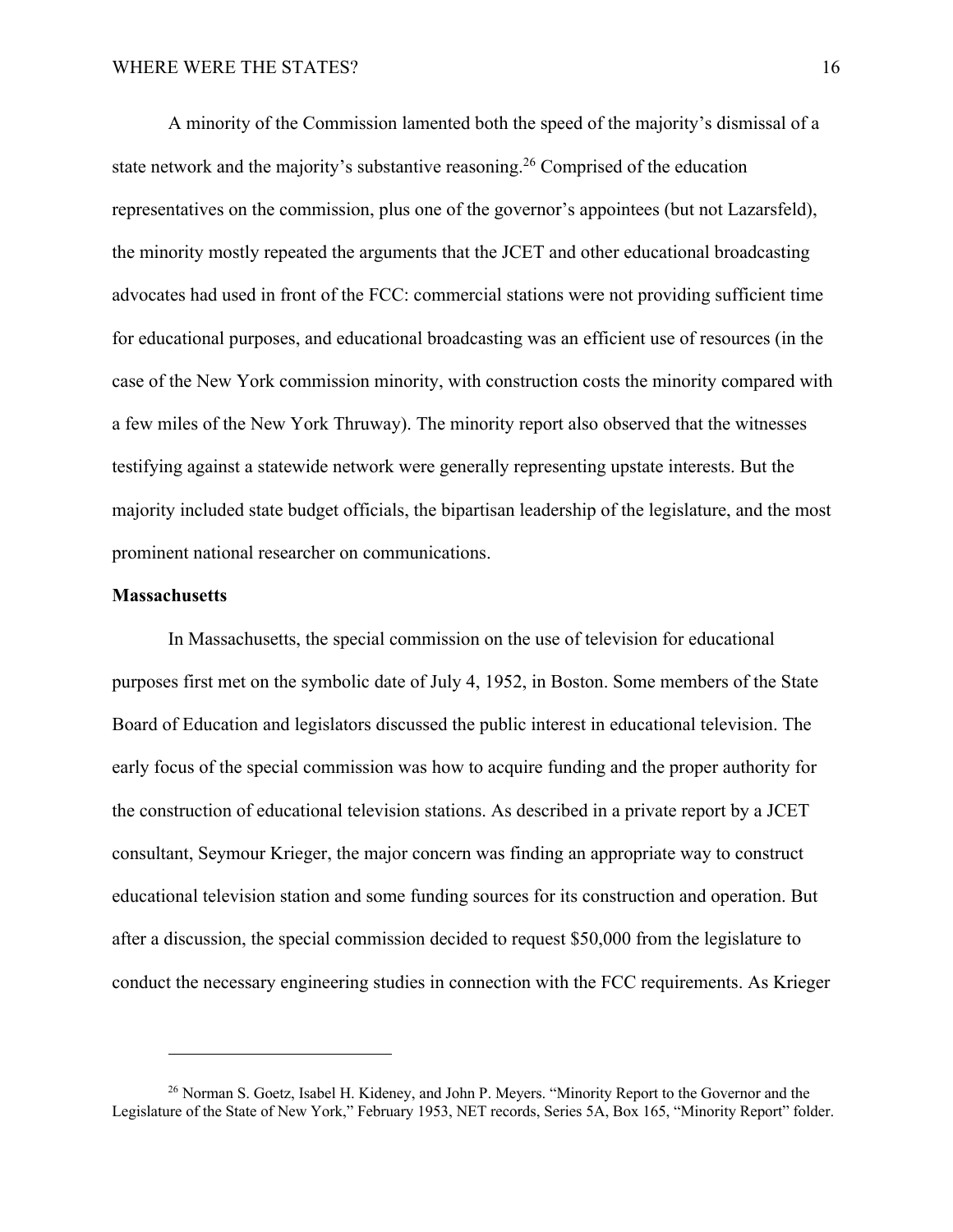reported, he private urged a key local advocate to use the private Lowell Institute to apply for a construction permit in the likely case that the legislature never provided authority for the state to apply.27 And that is what eventually happened: WGBH-TV became a station licensed to the nonprofit WGBH Foundation.

In minor matters, the Commission was successful in lobbying the legislature. The Commission successfully argued for the creation of a state Board of Educational Television with representatives of the state Board of Education as well as four additional gubernatorial appointees, but the appropriations were at the level of minimal planning, not network construction:  $$25,000$  in the 1953-1954 fiscal year.<sup>28</sup> As in New York, the Massachusetts commission never called for substantial investment in constructing or operating stations or a network. In its third report in 1954, the commission stated that from "the very start, this Commission had no false hope that public funds would be available to operate a reserved channel" and knew that private funds would be necessary to create WGBH as an operating station in Boston.29 But in its final report, the commission claimed that the major investment by the state was providing engineering support to the state commission, and stated, "No state funds have been involved in the construction or operation of educational television channels. No activity of the Commission can be considered as providing direct or indirect financial aid to a particular educational channel in violation of the constitutional limitations." It termed support of the new state board of educational television "token appropriations."30

<sup>&</sup>lt;sup>27</sup> Seyour Krieger, "Report of Meeting with Massachusetts Commission for Educational Purposes," 1952, NET records, Series 5A, Box 39.<br><sup>28</sup> Massachusetts Chapter 675 (1953).

<sup>&</sup>lt;sup>29</sup> Massachusetts Special Commission on Educational Television, "Third Report of the Special Commission on Educational Television," May 1954, Massachusetts State Library: 11. https://archives.lib.state.ma.us/handle/2452/246780.

<sup>&</sup>lt;sup>30</sup> Massachusetts Special Commission on Educational Television, "Final Report of the Special Commission on Educational Television," June 1955, Massachusetts State Library: 5, 9, 12.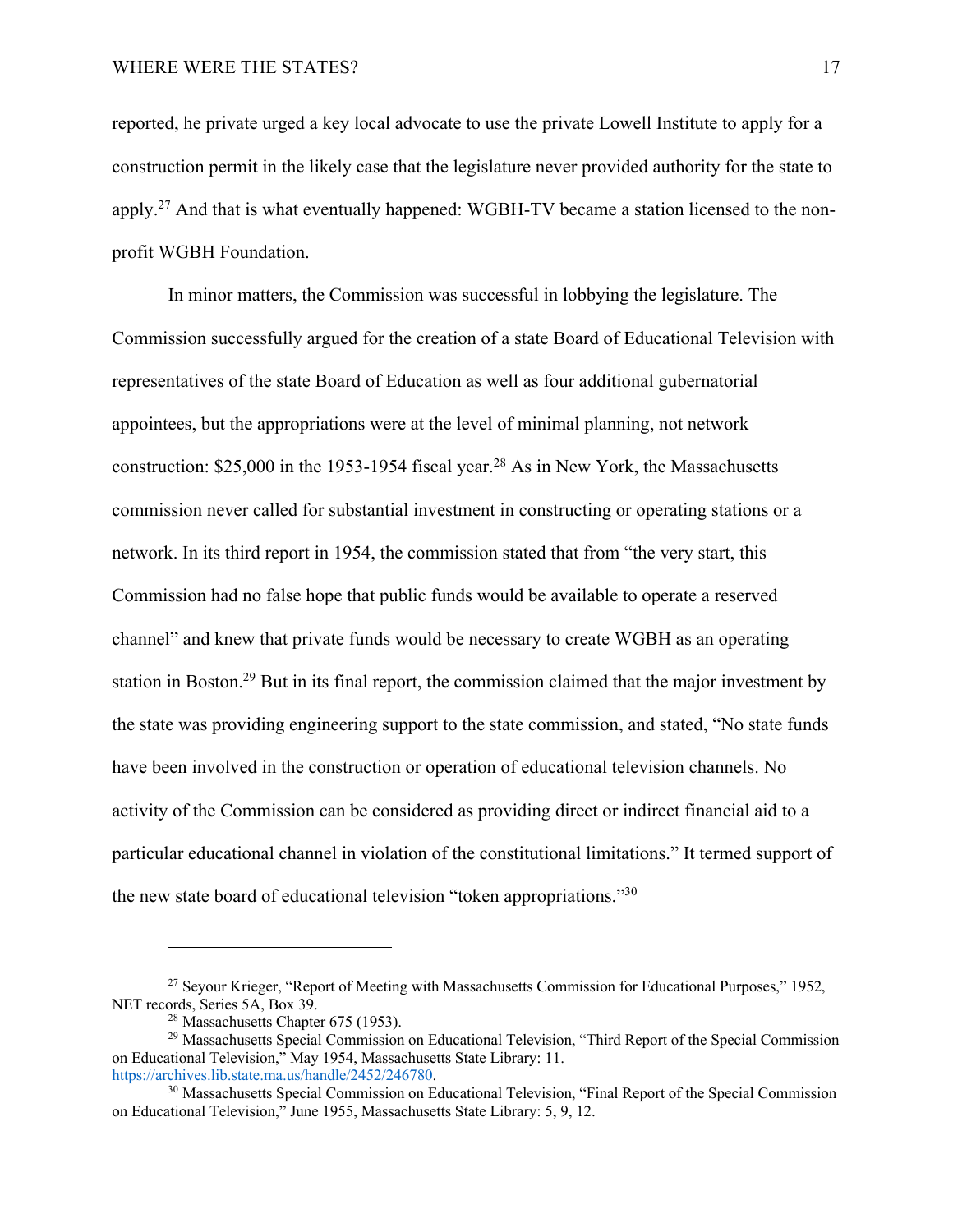# **Connecticut**

The case of Connecticut represents another response to the proposal of a state-wide educational television network: a proposed pilot development of programming tested, potentially, through commercial stations.<sup>31</sup> The Connecticut State Commission on Educational Television considered five options from abandoning the reserved educational channels to fullthrottle construction of a three-channel state network. After defining educational television as an educational program for both adults and children, the commission considered issues similar to those in other states: construction and operating costs, the paucity of existing programming, the willingness of commercial stations to air educational programming, and the lack of UHF receivers in the state (under 50,000 households, according to the commission report). The commission also considered what it saw as a dilemma for any new station: how could it fill the required broadcasting hours with a limited budget and simultaneously attract an audience?

Educational programs could more successfully compete with commercial entertainment for favorable hours on commercial stations if, by reason of their high quality, they were more attractive to viewing audiences. In fact, the Commission is convinced that the production of effective, appealing and constructive programs is the most important single problem involved in the success of educational television. Even if state-owned stations were opreated, they would have to compete for an audience with commercial entertainment.<sup>32</sup>

https://archives.lib.state.ma.us/handle/2452/250790. The commission did not explain what constitutional provisions constrained state support of educational television.<br><sup>31</sup> Connecticut State Commission on Educational Television, "Report of the Conneticut State Commission

on Educational Television," May 1954, National Association of Educational Broadcasters Records, Box 83, Folder 4, Wisconsin Historical Society.

<sup>&</sup>lt;sup>32</sup> Connecticut State Commission on Educational Television, "Report," 12.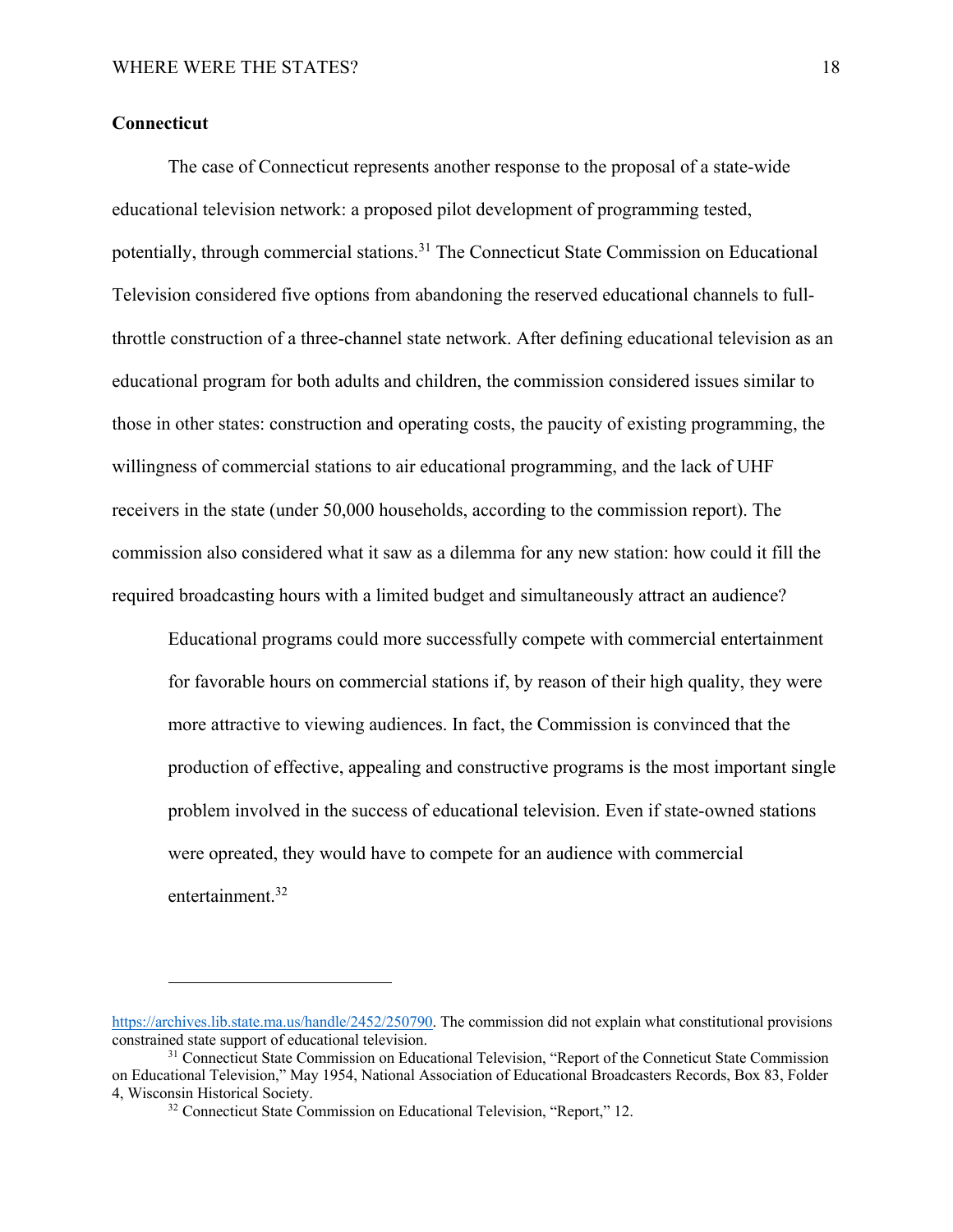The commission's main recommendation was for the creation of a state agency, the Educational Broadcasting Commission, that would pilot some programming and, after two years, consider the construction of a state-owned educational television station.33

# **North Carolina**

The Educational Radio and Television Commission was the third statewide body in North Carolina to study and make recommendations about educational telecommunications, and its final recommendation against building a state network in the foreseeable future came out of that history. In February 1948, Governor Gregg Cherry had appointed 14 individuals to a State Educational FM Radio Committee, "organized to explore the advisability of North Carolina's entering the educational FM broadcast field."34 This first committee recommended that a collaborative committee of K-12 and higher-education representatives oversee the establishment of a statewide educational FM network, with the construction and operation of four program production centers. It also recommended the creation of another group to consider broader educational telecommunications interests of the state.<sup>35</sup> That second recommendation led to the 1949 appointment of a North Carolina Communication Study Commission, this time authorized by the legislature, and membership overlapping with Governor Cherry's committee.<sup>36</sup> In 1951, the Communications Study Committee recommended the funding of staff positions (specifically a State Audio-Visual Director and an advisory commitee) to support educational uses of

<sup>&</sup>lt;sup>33</sup> Connecticut Public Broadcasting, Inc., is the non-profit that operates both PBS and NPR stations; despite its name, it is not a state agency. (Minnesota Public Radio is similarly operated by a non-profit organization whose

parent non-profit operates in California.)<br><sup>34</sup> R. Gregg Cherry to Earl Wynn, February 11, 1948, in DRTMP, box 15, "FM Radio Education<br>Committee, 1948-1950" folder.

<sup>&</sup>lt;sup>35</sup> W. H. Plemmons, "Final Report and Recommendation of the Non-Technical Sub-Committee of the North Carolina FM Radio Education Committee."<br><sup>36</sup> North Carolina Governor's Office, "Appointments to Communications Study Commission," November

<sup>23, 1949,</sup> DRTMP, box 14, "Communications Study Commission [NCCSC] Advisory Committee Lists of Members" folder.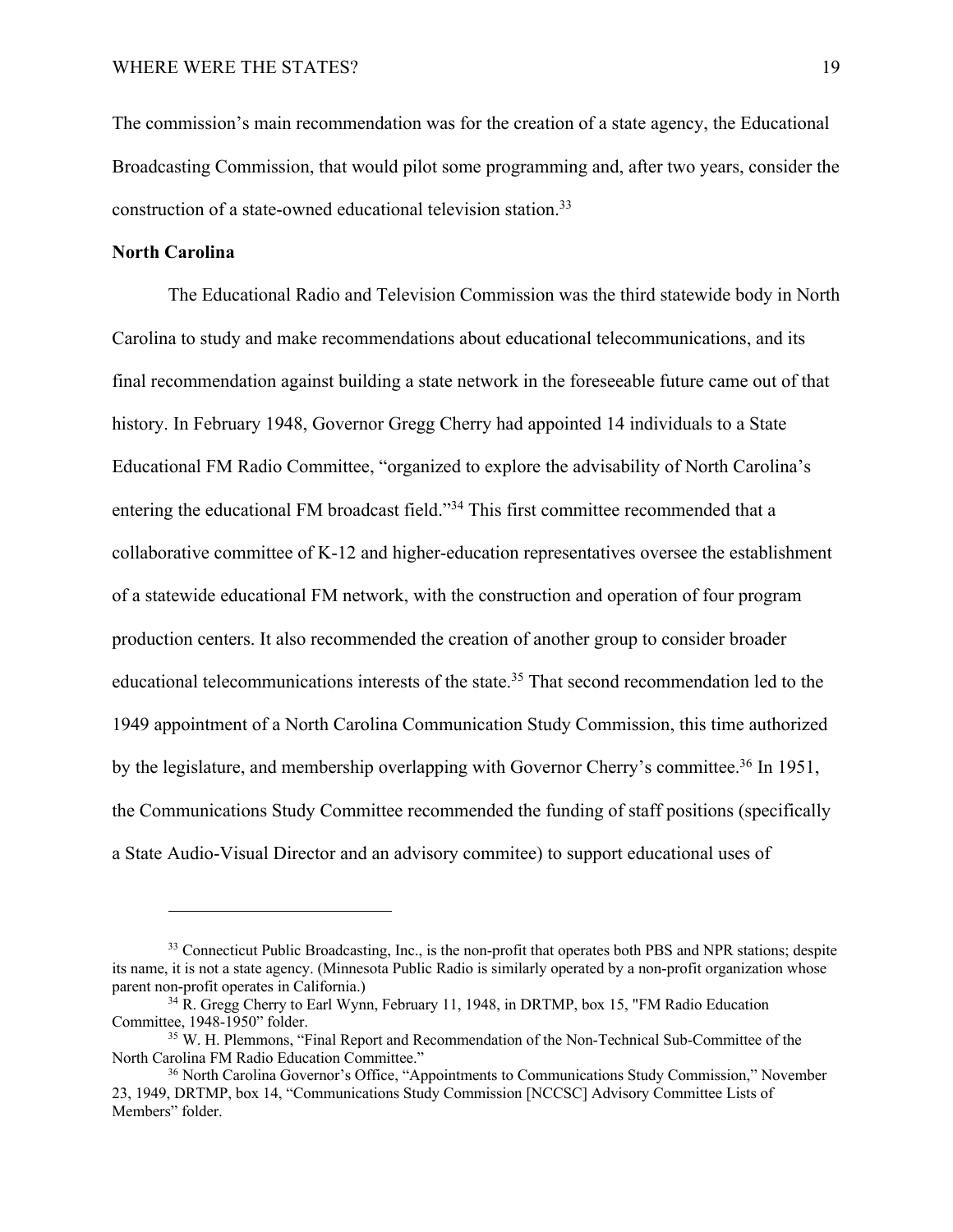audiovisual material in general—radio, television, film, and filmstrips, a range of recommended activities, and approximately \$600,000 each of the following two years in dedicated appropriations.<sup>37</sup> Two years later, they again recommended funding staff support for the educational use of audiovisual material, this time at the level of a consultant.<sup>38</sup>

Why that shift in the language of the recommendations from 1951 to 1953, from director to consultant? The North Carolina General Assembly had refused to fund any related positions or activities in 1951.39 From five years of advocacy, representatives on two official state groups had nothing to show in terms of legislative support—nothing for a state radio network, nothing for a statewide initiative to promote audiovisual use in education, nothing even for minimal staffing in the state's department of education.

In the midst of that failure came the appointment of the Educational Radio and Television Commission in late winter 1953. This new Commission requested the General Assembly to approve continuing funding to operate the new University of North Carolina television station, WUNC in Chapel Hill, but apart from asking the FCC to keep reserving the designated educational UHF channels in other parts of the state, it explicitly recommended against "the activation of UHF channels at this time," after the challenges of broadcasting and receiving in UHF became evident. Instead of building out a statewide network, it called for treating WUNC's "Channel 4 as an educational television pilot station and has recommended that key programs of WUNC-TV be made available to all of the people of North Carolina through the cooperation of

<sup>&</sup>lt;sup>37</sup> North Carolina Communication Study Commission. "A Report to the Governor and General Assembly of North Carolina by the North Carolina Communication Study Commission," January 1, 1951, DRTMP, box 15, "Communication Study Commission [NCCSC] Report 1951; 1953" folder.

<sup>38</sup> North Carolina Communication Study Commission. "Report and Recommendations to the Governor and General Assembly of North Carolina by the North Carolina Communication Study Commission," January 1, 1953, DRTMP, box 15, "Communication Study Commission [NCCSC] Report 1951; 1953" folder.

<sup>&</sup>lt;sup>39</sup> Earl Wynn, North Carolina Communication Study Commission Minutes, April 30, 1951, DRTMP, box 14, "Communication Study Commission [NCCSC] Minutes, 1949-1951" folder.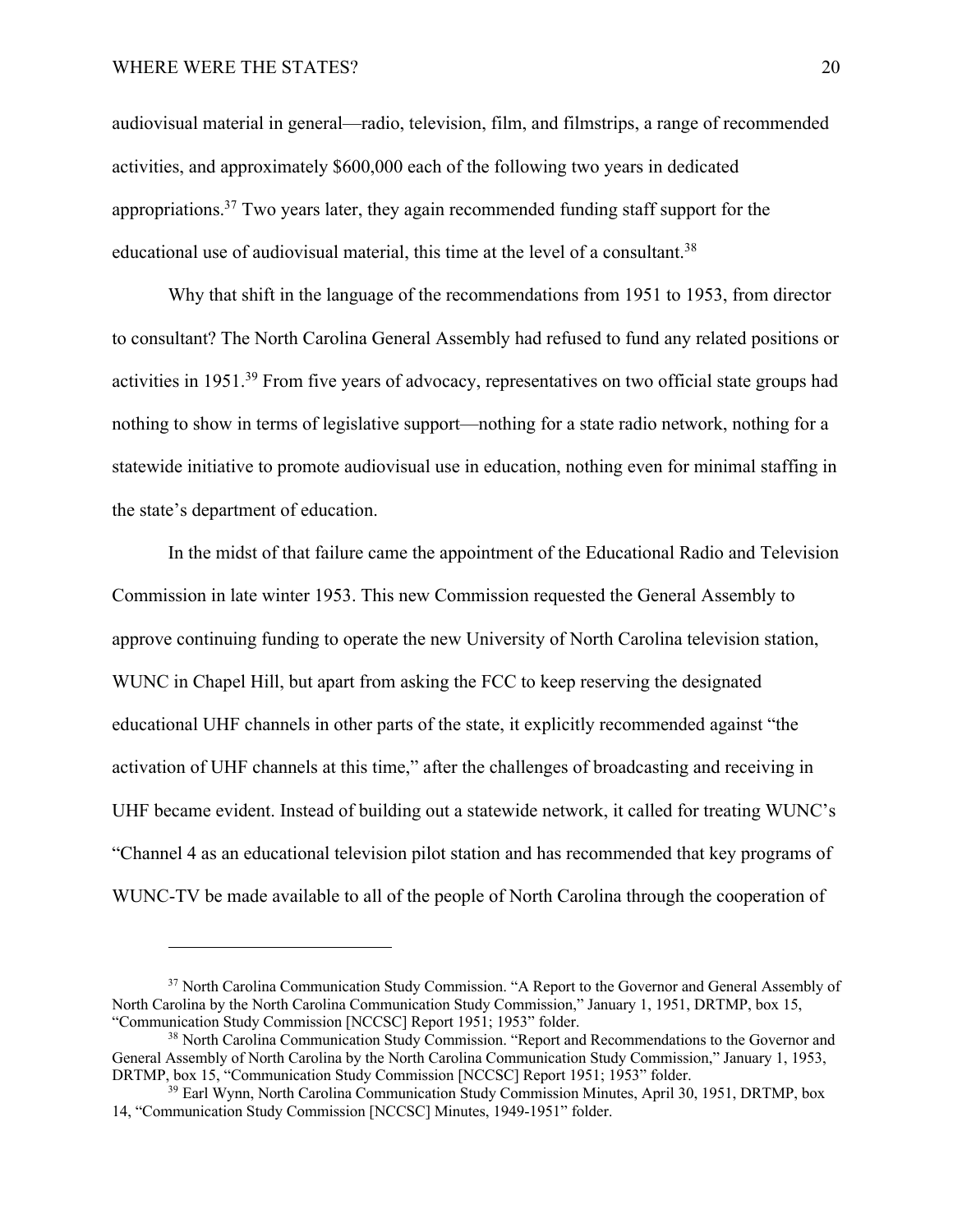commercial television stations."40 Earl Wynn had been a member of all three statewide groups and the staff directors for the second and third; as the chair of the Department of Radio, Television, and Motion Pictures at UNC, he had been an advocate of educational radio and television within his university and for the entire state, and his ambitions for the state had been whittled down year by year from a statewide network to WUNC's incipient television station as a mere pilot.

## **Wisconsin's Educational Television Referendum Campaign**

Wisconsin's 1954 educational television referendum belongs in the context of other statelevel discussions. While the Federal Communications Commission made a federal policy decision to reserve several hundred local television channels for educational use, the response was a set of state-by-state debates. The state-first strategy of educational television advocates was not required by the FCC, and in the 1950s the FCC only granted construction permits for individual stations, one-by-one. The focus on state networks was thus a construction of education television advocates, with advocates of statewide networks making arguments on behalf of educational television in general, arguments that they had become familiar with as part of the national lobbying effort. Skeptics of educational television networks also made many arguments that were common across the states, as the common commission recommendations against state networks show. Advocates had chosen the battlefield at the state level—and in most cases in the 1950s, they lost the argument. The Wisconsin referendum campaign demonstrates the dynamics in detail—excruciating detail, from the perspectives of contemporary educational television advocates.

<sup>40</sup> North Carolina Educational Radio and Television Commission, "Report of the North Carolina Educational Radio and Television Commission," December 10, 1954, University of North Carolina Television Network Records (40258), box 10, folder 257, University of North Carolina University Archives: 5.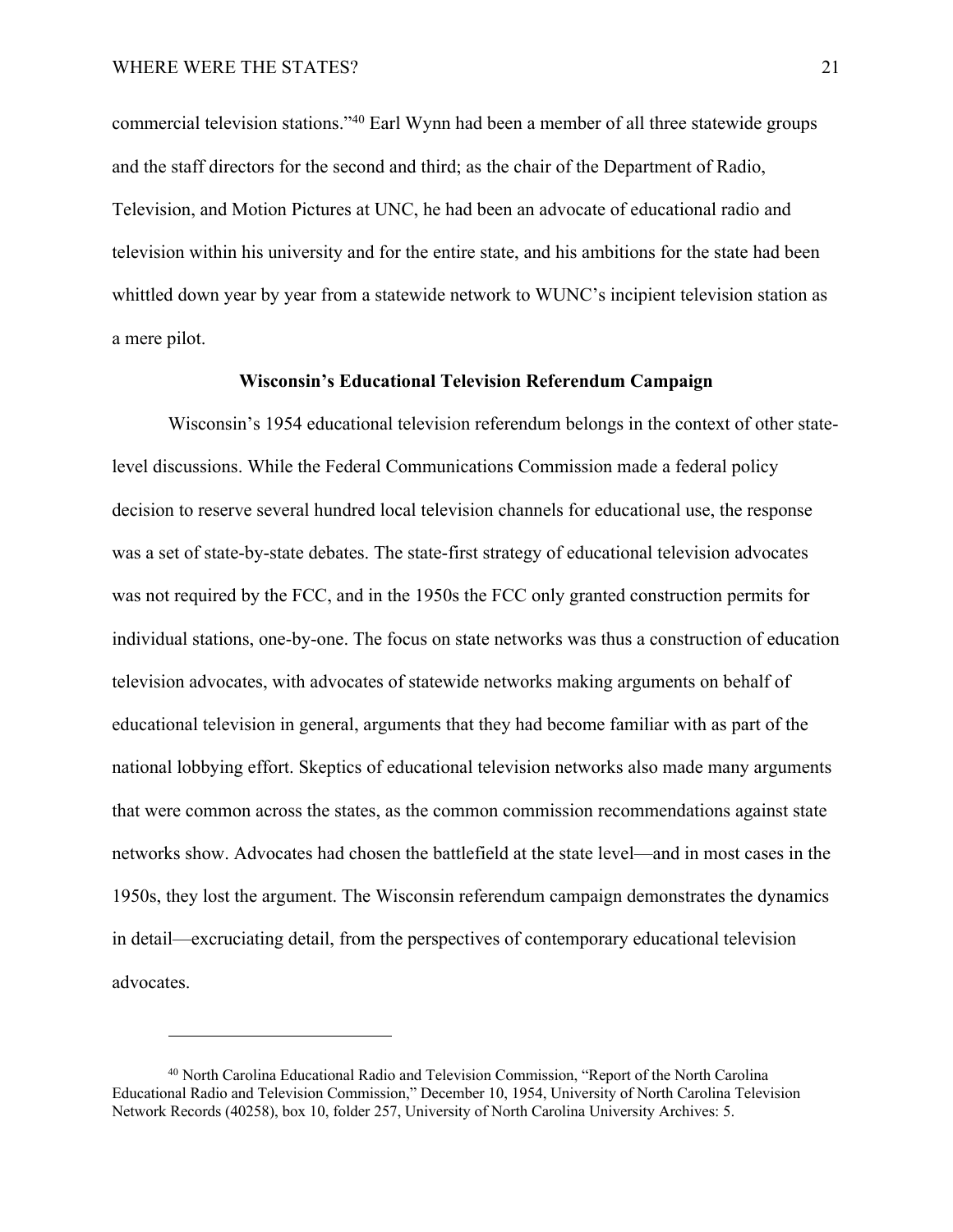In Wisconsin, the Wisconsin Citizens Committee for Educational Television (WCCET) formed in May 1952, immediately after the FCC channel reservation. With officers drawn from several statewide organizations—the Wisconsin Council of Agriculture; the United Association of Office, Sales, and Technical Employees; the Wisconsin Congress of Parents and Teachers; and the Wisconsin Home Demonstration Council, as well as the University of Wisconsin American Association of University Women–the WCCET then drew upon the expertise of and made common cause with University of Wisconsin Madison faculty deeply involved with educational broadcasting, including WHA's radio stations. <sup>41</sup> WCCET immediately set out its mission of persuading the state to build and operate educational television, starting with the wide distribution of a booklet on television produced by the Wisconsin Farm Bureau Federation, and building a coalition in favor of publicly-funded television. <sup>42</sup> Support from several community organizations came quickly from the Wisconsin Council of Catholic Women, the Business and Professional Women of Milwaukee, the Iron County Homemakers Council, the First Congregational Church Guild, and the Madison branch of the National League of American Pen Women, among others.43 The public support in 1952 included the head of a Milwaukee radio station who had applied for television stations in Milwaukee and Madison.<sup>44</sup>

<sup>41</sup> Wisconsin Citizens Committee for Educational Television (WCCET), "Memorandum on Organizational Meeting of Wisconsin Citizens Committee for Educational Television," May 7, 1952, in WCCET papers, Mss 209, box 2, folder 1, Wisconsin Historical Society. Other members of the executive committee included representatives of the Wisconsin Farm Bureau Federation, the Wisconsin Congress of Industrial Organizations, and the Farmers Union; Milo K. Swanton, "Television: An Essential to the Future of Education in Wisconsin," draft testimony before the Wisconsin Legislative Council, September 22, 1952, in WCCET papers, box 2, folder 6.

<sup>&</sup>lt;sup>42</sup> WCCET executive committee meeting notes, May 14, 1952, in WCCET papers, box 2, folder 1; executive committee meeting notes, May 27, 1952, in WCCET papers, box 2, folder 3.<br><sup>43</sup> Dorothy McCarthy to Milo Swanton, May 16, 1952, in WCCET papers, box 3, folder 5; [Swanton] to

<sup>&</sup>quot;Mrs. Horne," May 29, 1952, WCCET papers, box 1, folder 2.<br><sup>44</sup> Bill Doudna, "TV for Education," *Wisconsin State Journal*, September 22, 1952, in WCCET papers, box

<sup>2,</sup> folder 6.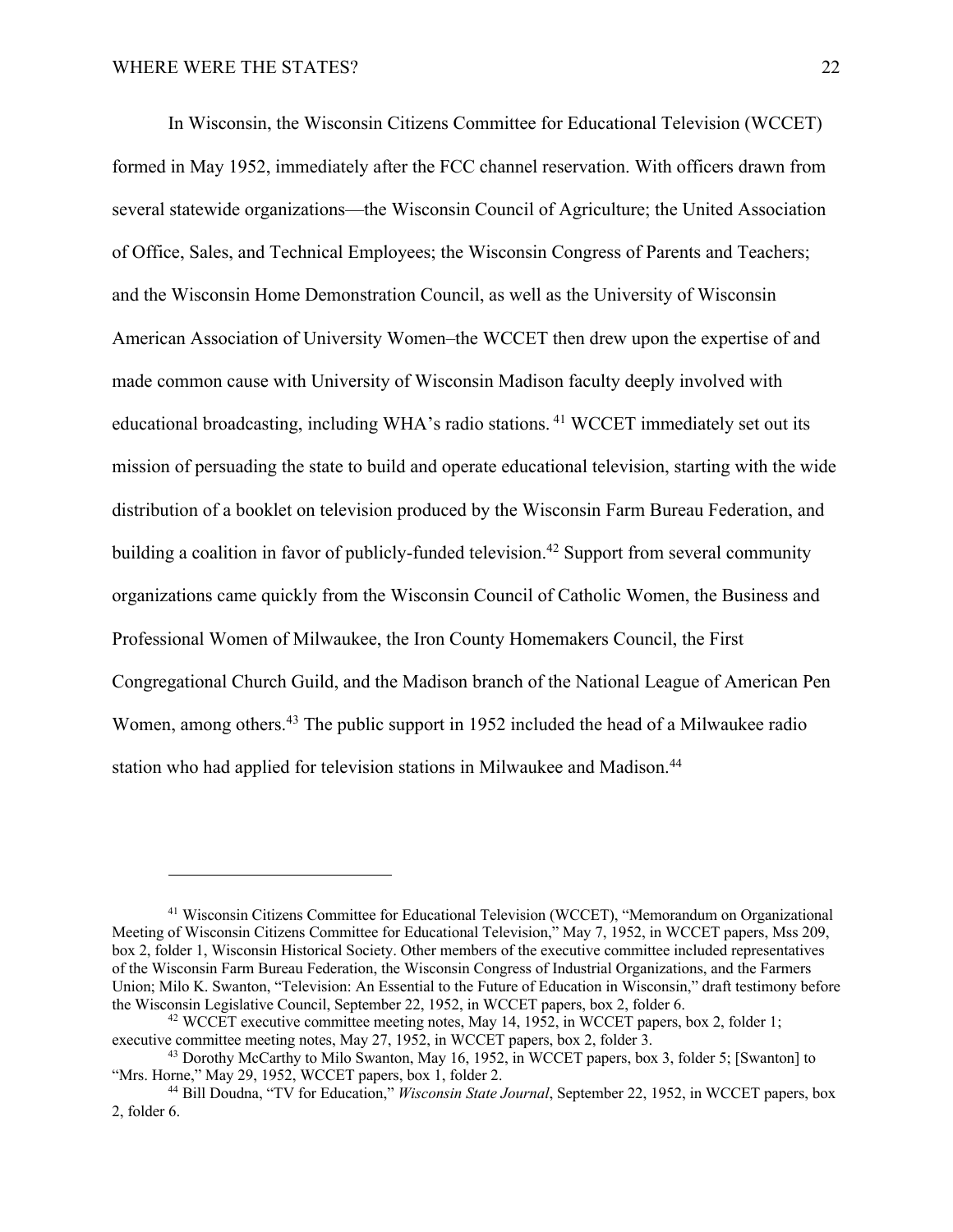But opposition also came quickly. One early sign came in Milwaukee when members of the Milwaukee Common Council wanted to help form a consortium of local educational institutions to run a station. This was a local issue at the time it arose in July 1952, and would have included both public and private organizations. But several aldermen objected even to sponsorship of a joint meeting, arguing that the inclusion of the Milwaukee Vocational School Board would first require considering whether the vocational school could legally operate a television station.45 By the time the chair of WCCET testified to the state Legislative Council in September 1952, and bills were drafted in 1953 for direct state support of educational television, WCCET members knew that there was no consensus, and settled for the legislature's final resolution in the 1953 session, putting a referendum on the ballet. <sup>46</sup> In November 1953, WCCET had an official opponent for the referendum campaign: the Committee on State-owned Taxsupported Television.<sup>47</sup>

The arguments of WCCET and its allies were generic and milquetoast. In February 1954, WCCET chair declared, "What the ultimate application of education to television, and viceversa, will be no one can now fortell. Its inherent potentialities stagger the imagination," with the promise that "[i]n schools, television can be a valuable supplementary tool."48 The Wisconsin *State Journal* echoed the WCCET and urged a yes vote just to forestall failure, "Television is in its infancy. No one can possibly know its future in detail this early in life. But its potentialities

<sup>45</sup> "Is school TV Legal? Council Asks Again," Milwaukee *Sentinel*, July 2, 1952, in WCCET papers, box 4,

folder 1.<br><sup>46</sup> Swanton, "Television: An Essential to the Future of Education in Wisconsin;" and typescript bill drafts in<br>WCCET papers, box 4, folder 5.

<sup>&</sup>lt;sup>47 "</sup>No' State TV Group Formed," Madison *State-Journal*, November 24, 1953, clipping in WCCET papers, box 4, folder 1. Articles did not identify organizations behind the anti-referendum committee other than the presence of three publishers and a representative of the Public Expenditure Survey of Wisconsin. 48 Swanton, "Wisconsin Citizens Back Educational Television," *Wisconsin Journal of Education*, February

<sup>1954,</sup> clipping in WCCET papers, box 1, folder 3.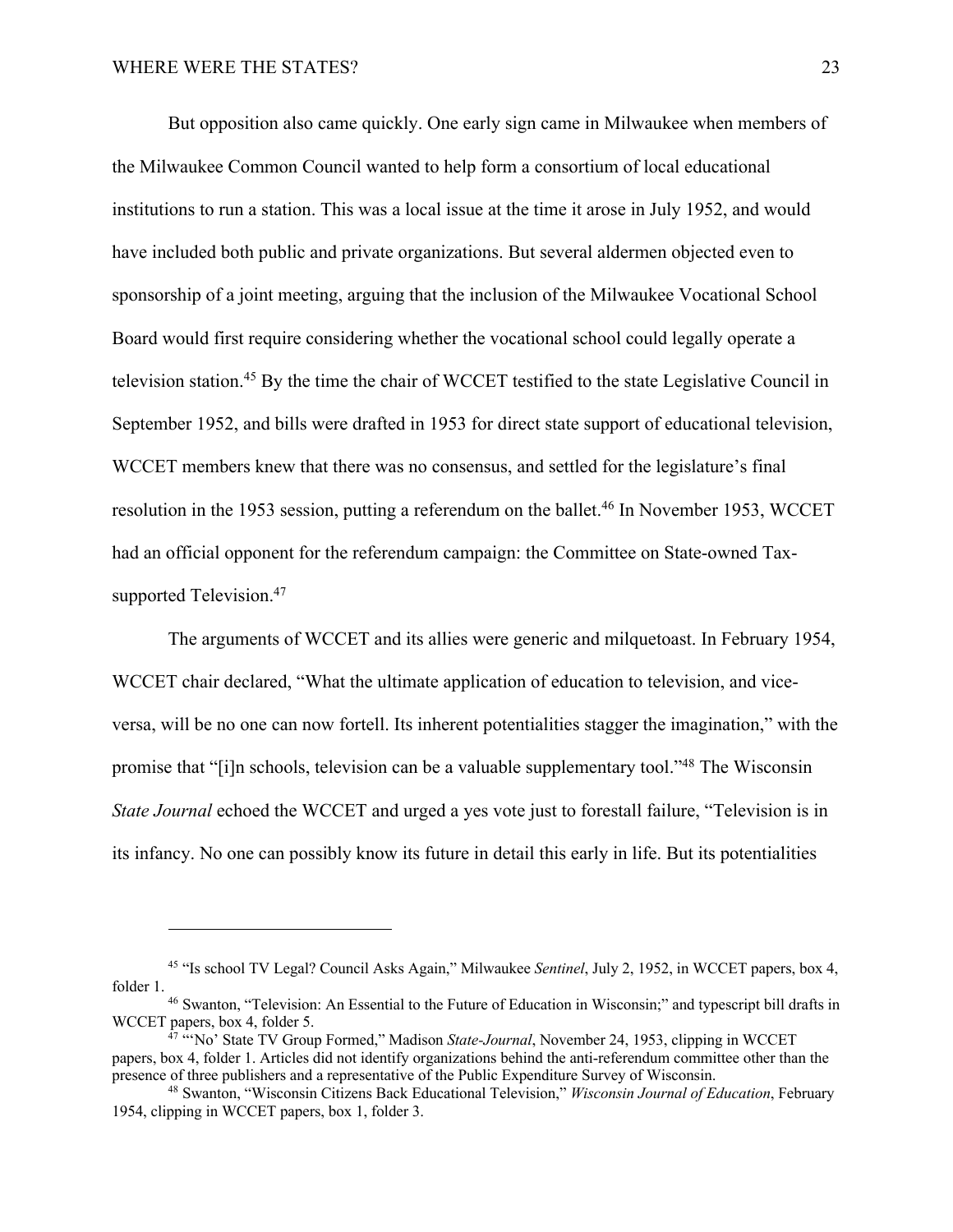appear great. We need time to watch, experiment, and ponder. A 'Yes' vote on Tuesday will keep the pondering period alive."49 In tiny Frederic, in Polk County, the *Wisconsin Farmers Union News* relied on professional authority, pointing out that teacher and administrator organizations were in favor of the referendum, that it was likely to be cost-efficient, and that commercial television "cannot begin to fulfill the specialized demands of educatioanl television."50 Only a limited number of proponents were more specific. In the Racine *Wisconsin Agriculturist and Farmer*, Bill Groves argued that educational television would provide material for rural children that they were unlikely to be exposed to otherwise, and that farmers in the countryside would be able to learn the "very latest agricultural developments from the laboratory."<sup>51</sup>

The opposition focused not only on costs, which had concerned commissions in other states, but also the question of state-owned media: the Manitowoc *Herald Times* editorial board repeated the arguments of the Committee on State-owned Tax-supported Television, which "was opposed to the network partially because of its educational limitation, the dangers of political control, and the costs, which outweight [sic] the good which can come from such a program." The *Herald Times* noted the outcomes of state commissions, and suggested that educational films are more flexible and better used in classrooms than television was likely to be.<sup>52</sup> In its summary of pro-and-con arguments, the League of Women Voters of Wisconsin stated the political concern of opponents as follows: "There are political dangers inherent in government control of

<sup>49</sup> "Keep Educational TV Alive," October 29, 1954, section 1, page 8, clipping in WCCET papers, box 4, folder 3. 50 "A Vote for Better Education," October 11, 1954, 4, clipping in WCCET papers, box 4, folder 3. 51 William F. Groves, "Think before Voting on Educational TV," *Wisconsin Agriculturist and Farmer*,

October 2, 1954, 22, clipping in WCCET, box 4, folder 2.

<sup>52</sup> "State-owned TV Undesirable," Manitowoc *Herald-Times*, 16, clipping in WCCET papers, box 4, folder 4.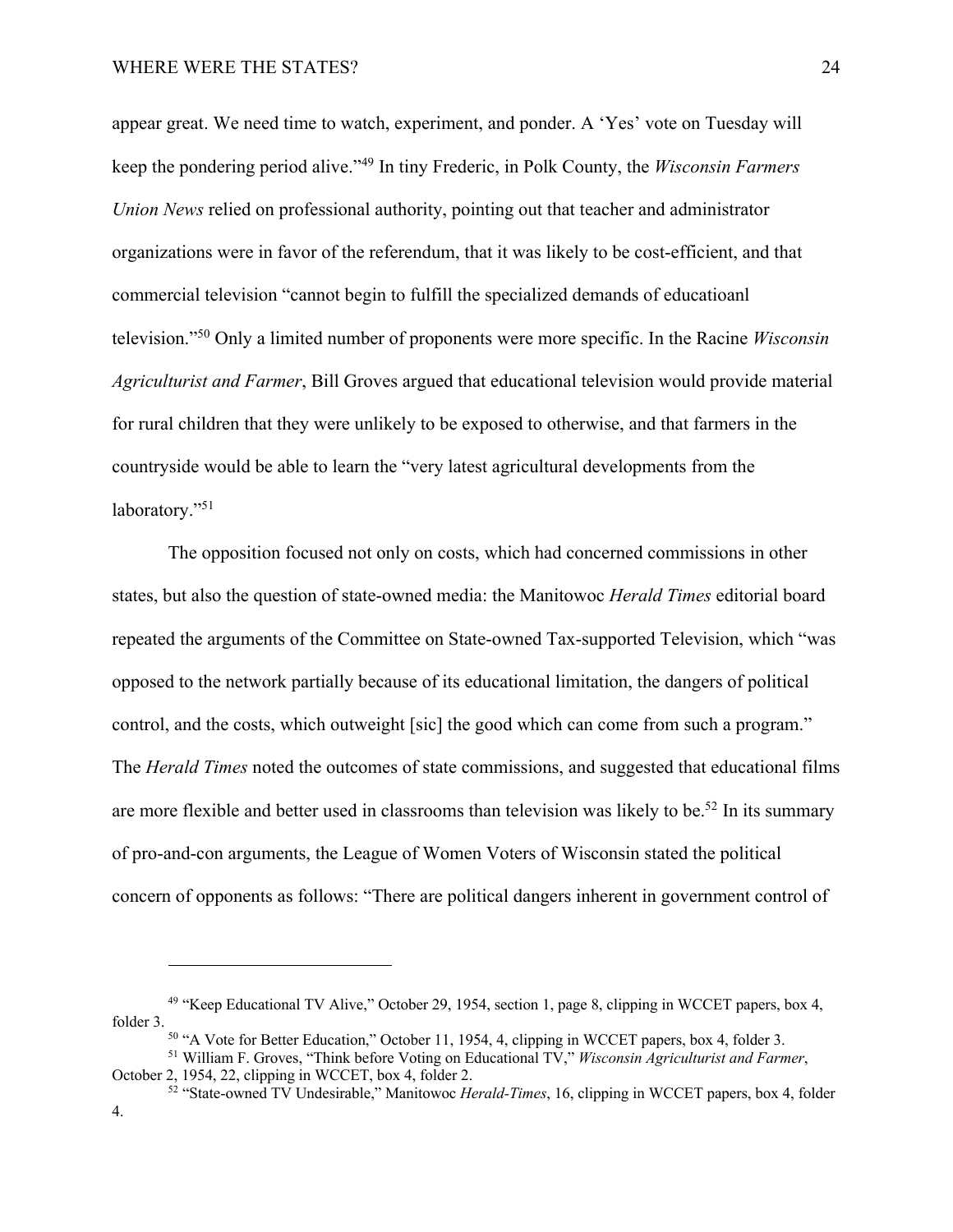mass communication media. TV could be a powerful propaganda weapon in the hands of

political office holders in the state governments."53

The ideological concerns may not have been what led to the landslide vote against the referendum. Farmer Henry Keller, from St. Cloud in Fond du Lac County, voiced his skepticism in a letter to the *Agriculturist and Farmer*:

I think we have plenty TV programs already without the state going in that business and spending millions of dollars for something that nobody will get much good out of…. We are supposed to have two state radio stations, but I never got them on our radio yet. And I didn't hear of anyone in eastern Wisconsin that listens to them. So they sure aren't benefiting any one around here.<sup>54</sup>

In the end, WCCET and its allies were unable to persuade more than a third of Wisconsin's 1954 voters that educational television was substantive, cost-effective, and worth taxpayer support. The popular vote in Wisconsin mirrored the commissions of other states.

#### **Federalism and the Failure of the States-First Approach in Educational Television**

As the preceding section demonstrates, in the 1950s educational television advocates were committed to a state-first strategy of building out a national set of educational television stations. But the mid-1950s dreams of advocates did not turn into immediate approval of state television networks and in most cases were still not moving in any way towards network creation by 1960, at least based on a state-first strategy. Despite success in lobbying the FCC to reserve channels for educational uses, advocates were blocked when they turned to states for the systematic building and operation of educational television. At some level, the state-first strategy was reasonable—the low chance of success at the state level may still have been much higher

<sup>&</sup>lt;sup>53</sup> League of Women Voters of Wisconsin, "Referendum on Tax-Supported Educational TV," October 1954, in WCCET papers, box 3, folder 7.

<sup>54</sup> Letter to the editor ("Don't Need State TV Station"), *Wisconsin Agriculturist and Farmer*, October 1, 1954, clipping in WCCET papers, box 4, folder 2.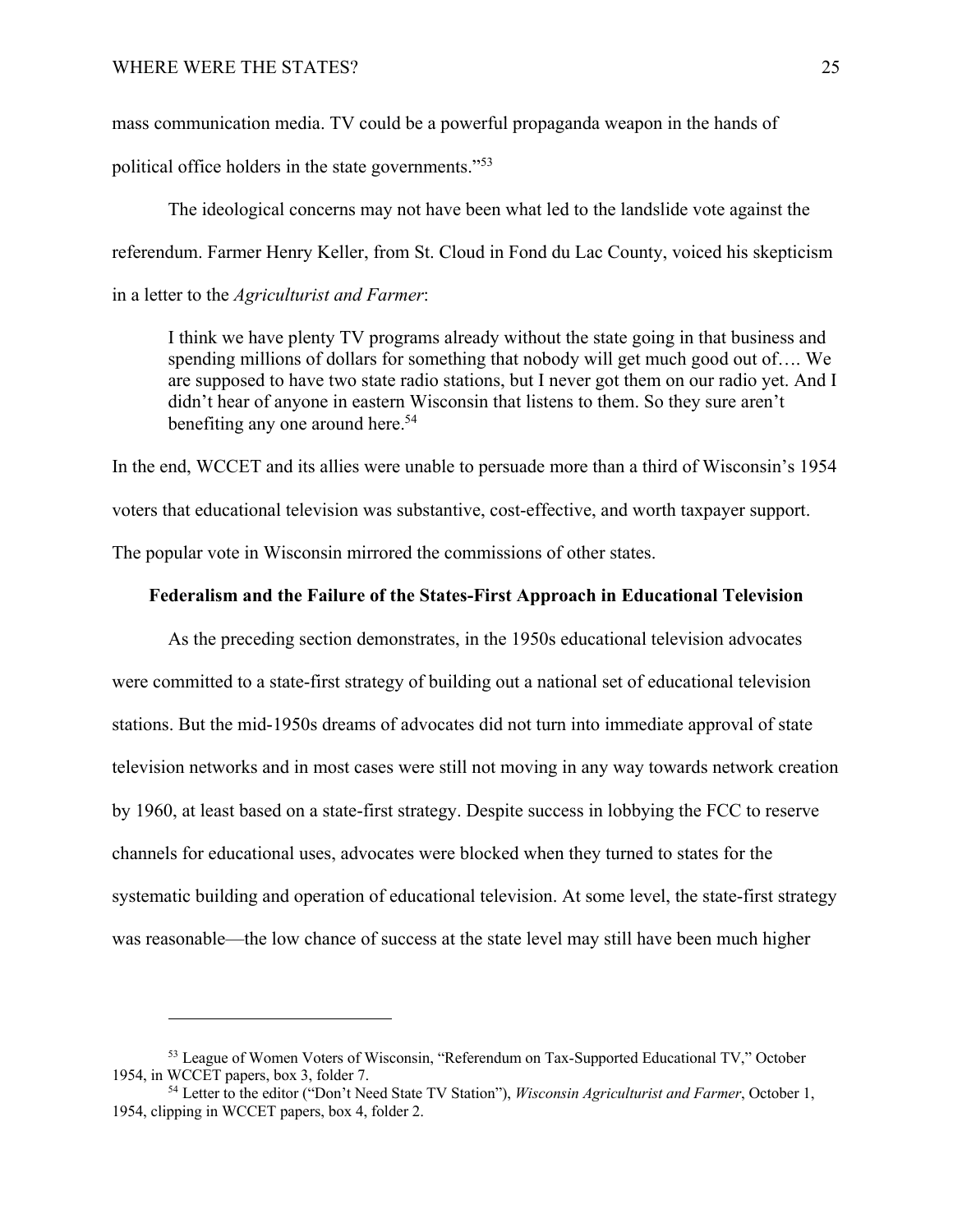## WHERE WERE THE STATES? 26

than the prospects of federal funding for educational television, an idea floated by Connecticut Senator William Benton in 1951.<sup>55</sup> And what emerged in fact was the development of individual stations at the local level, what turned out to be an unsustainable model for educational television until the chartering and funding of the Corporation for Public Broadcasting in the late 1960s.

The failures to build state networks in educational television in the 1950s demonstrate the power of federalism well beyond divided legal authority. On the one hand, federal control of the airwaves did not make building state networks easy. First, states faced unceratinty about the long-term status of educational reservations. Under the 1952 order, after a one-year hiatus in 1952-1953, the FCC allowed commercial broadcasters to petition to move channels from the educational reservation to commercial use. If states had wanted to plan networks in the 1950s, this provision would have created a planning hazard for states needing assurance of channel availability. In addition, the channel allocations of the 1952 order raised costs and limited audiences for educational television: the majority of the channels reserved for educational usage were in the UHF (ultra-high frequency) part of the spectrum, which most private television sets could not receive in the 1950s, and which required greater power for transmission.<sup>56</sup>

Beyond these issues specific to the 1952 order allocating television channels, there were other persistent behaviors and decision-making that were at least moderate barriers to building

<sup>&</sup>lt;sup>55</sup> Benton, the American publisher of Encyclopedia Britannica for three decades, was a junior senator frustrated with the FCC and in early 1951 was asking university administrators and educational broadcasting advocates about the best way to support educational television, including potential federal aid. The response by those lobbying the FCC was restrained horror, as they imagined their cause wrapped up in the broader controversies over federal aid to education. Their responses to Benton was, briefly, "no thank you." See John A. Hannah to William Benton, May 29, 1951, and Telford Taylor to Benton, June 6, 1951, both in National Educational Television records, Series 5A, Box 157, "BENTON (Senator William) general" folder, Wisconsin Historical Society. As Perlman demonstrates in *Public Interests*, advocates were willing to cooperate with white supremacists in the South as long as it advanced educational broadcasting—in this case, avoiding a potential link between

educational television and segregation of schools. 56 Congress required so-called "all-receiver" sets in the 1960s, but the asymmetry in cost and reception remained for years.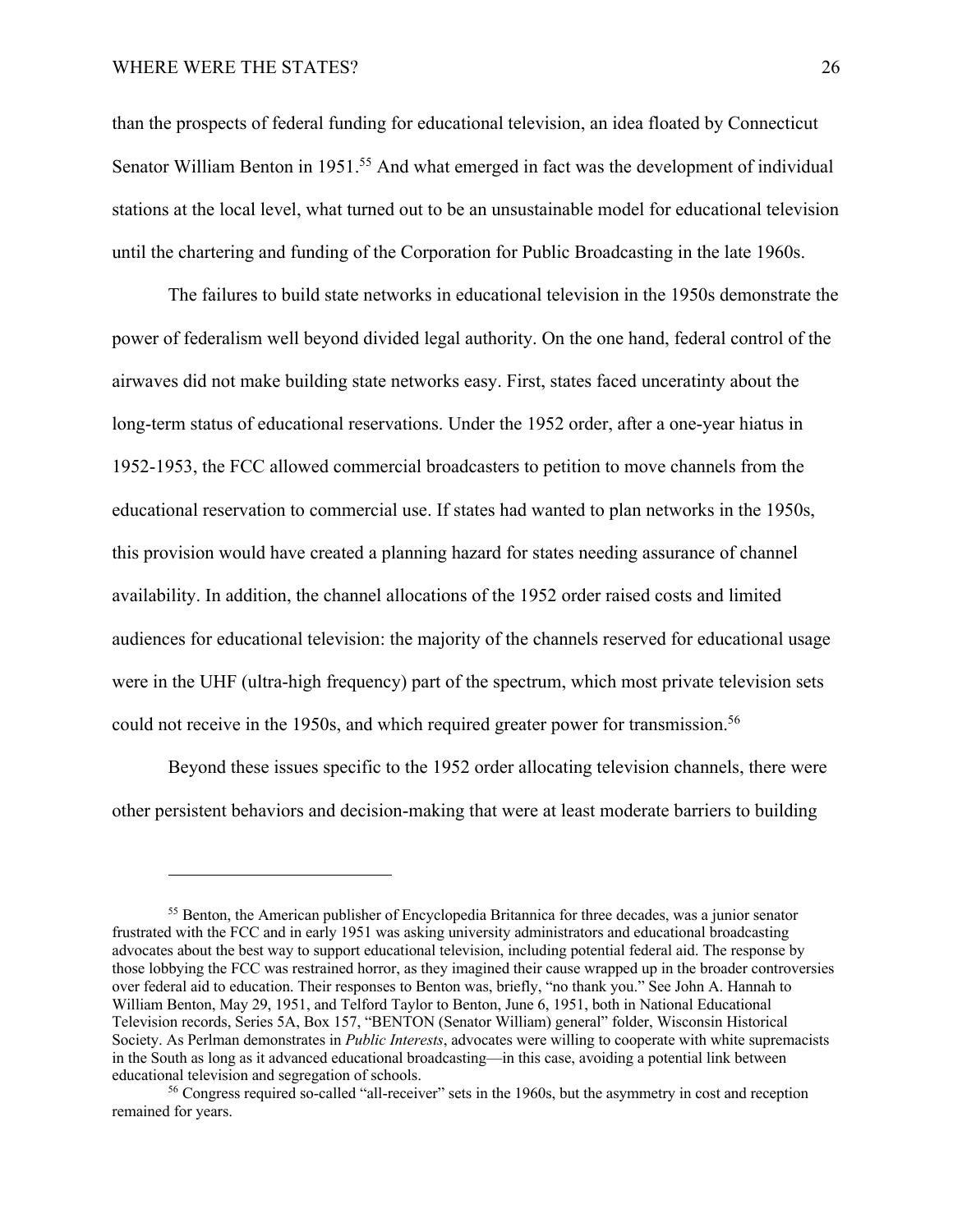## WHERE WERE THE STATES? 27

networks. The FCC approved or denied petitions for individual stations, not sets of stations. This station-level regulatory approach imposed direct and indirect costs that states faced in planning networks once action began in several states in the 1960s. Finally, the FCC maintained technical requirements to prevent signal interference between individual stations, creating a complex engineering and sometimes a political dilemma in siting stations and transmission facilities.<sup>57</sup>

Of these factors, it was the FCC's propensity to reserve UHF channels for education that state commissions repeatedly mentioned as one of the reasons why they recommended against statewide networks. But the state commissions framed the limitation of UHF channels within a larger context: the uncertain audience for UHF channels matched the untested value of television for education, its uncertain costs, the putative willingness of commercial stations to air educational programming, and qualms about state governments having control of the most powerful, newest mass media. Despite federal control of the airwaves, ordinary matters of state politics dominated the decisions that turned educational television from a potential for state television networks into a poorly-funded, channel-by-channel project for its backers.

The mindset of educational broadcasters and advocates included a federalism of the airwaves. Despite the unquestioned legal authority of the FCC, through the 1950s and for the most part until the Public Broadcasting Act of 1967, most discussions of educational television operated as if local and state politics were essential. Money would need to come from states, advocates assumed, but through the 1950s most states invested little or nothing in educational

<sup>57</sup> In 1951, the FCC's draft allocation provided a UHF channel to Columbus, OH. Ohio State University's adminsitration wanted the FCC to change the allocation to a VHF channel, but to make that argument, staff had to engage in a broadcast engineer's version of musical chairs: persuading the Indianapolis schools to sign a statement that they were not interested in the VHF allocation to Indianapolis, and then making the case that without interference with the (now-vacated) Indianapolis VHF educational channel, the proposed VHF channel for Columbus would *also* not interfere with allocated channels in West Virginia. The FCC denied the Ohio State University request in its 1952 final order and allocation.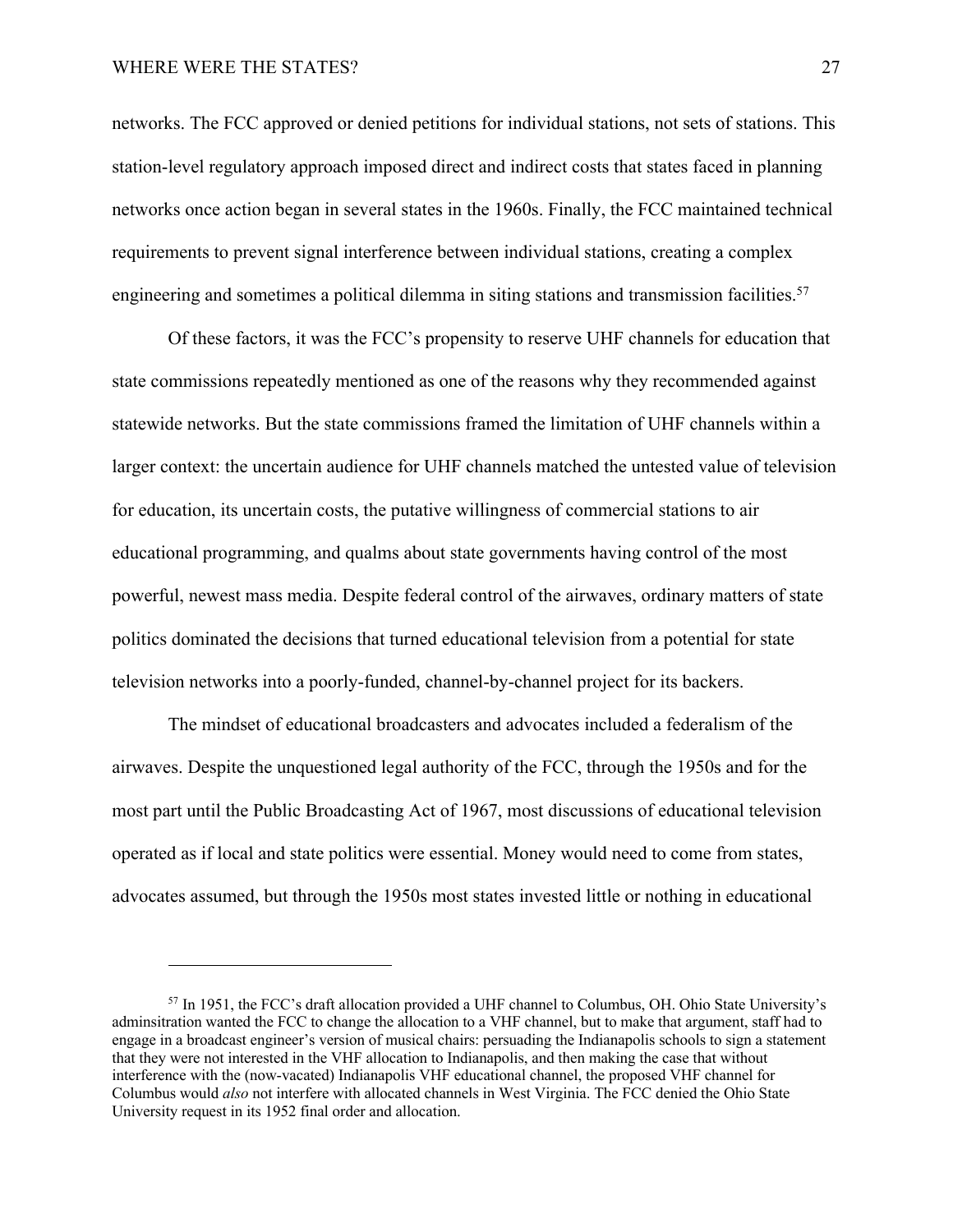## WHERE WERE THE STATES? 28

television. The failures of advocates in the first decade of educational television demonstrated the power of the federal polity, the underlying worldview of how education activities should operate mostly at the state level. Federalism in educational broadcasting thus was real, but not driven by the schematic version of federalism with divided *constitutional* authority. The divided authority was as much in the heads of historical actors as in legal decisions or the result of deliberation and debate.

Federalism of the airwaves was also built by the lived experience of educational television broadcasters whose limitations were built in part by schools. On the one hand, most local public television stations relied on local public school revenues by the late 1960s, using daytime schedule slots to air programs for in-school purposes.<sup>58</sup> And local schools often pushed back against more imperial projects like the Midwest Program on Airborne Television Instruction.59 Of *course* education was in the hands of the states, educational broadcasters understood tacitly. But there was a more sinister version of this living federalism in the 1950s. Educational television advocates were desperate to stay out of debates over segregation and racial equality. Major figures in national organizations such as NAEB President Graydon Ausmus, at the University of Alabama, needed the white power structure of each state to keep the educational broadcasting project alive – and it is notable that Alabama was for many years the first and only state to have a (small) state educational television network.<sup>60</sup> The location of so many figures in public universities not only set the stage for the state-first strategy after the 1952

<sup>58</sup> E.g., Robert D. B. Carlisle, "PTV and School Shutdowns." Memorandum, October 3, 1968, in Robert D. B. Carlise Papers, box 1, folder 6, University of Maryland Special Collections.

<sup>&</sup>lt;sup>59</sup> Cain, *Screens and Schools*.<br><sup>60</sup> See Perlman, *Public Interests*, for the story of the Alabama network and racial politics.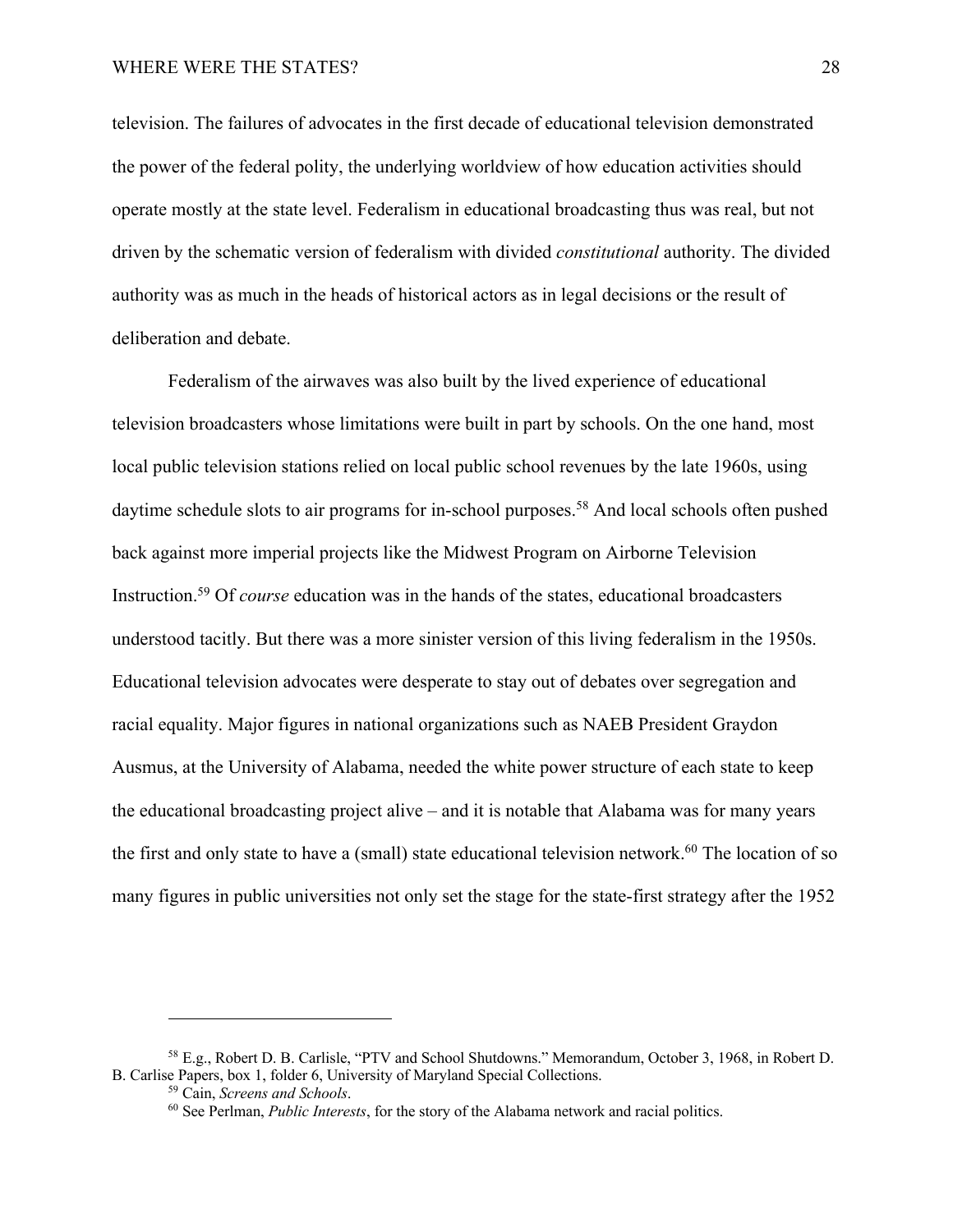FCC order, it also put the bulk of the advocates' network in the middle of state education politics.

By the time the Carnegie Commission on Educational Television began discussing a Congressionally-chartered entity to run this new entity the commission called *public television*, there was only a single member of the commission who remembered the role of states: Terry Sanford, the immediate past governor of North Carolina, who had appointed the *fourth* commission in his state to consider educational broadcasting. <sup>61</sup> Sanford proposed that some members of the prospective Corporation for Public Television be appointed by governors, and he solicited feedback from sitting governors.<sup>62</sup> Fourteen governors responded, and few clearly endorsing Sanford's proposal for a quasi-federal structure for the new entity. Sanford's proposal died, and the Corporation for Public Broadcasting became a Congressionally-chartered private organization whose board was and remains appointed entirely by the president.

What can we make from the largely failed and now forgotten efforts to create state educational television networks in the 1950s? This submerged history implies a much more contingent nature of federalism in education politics, even in the era where K-12 education policy debates were full of prickliness around federal power. Federalism could have been a more active organizing principle in educational broadcasting policy, and the omission of states from federal policy in broadcasting underscores how the balance of state and federal authority in

<sup>&</sup>lt;sup>61</sup> The North Carolina state network was finally built out in the 1960s, after federal cost-sharing of station construction was made possible with the Educational Television Facilities Act of 1962.

<sup>62</sup> See the collection of responses in "State Governor Responses to Sanford, Undated, Passed along to CCETV," Fall 1966, Carnegie Commission on Educational TV papers, box 5, folder 13, Wisconsin Historical Society. The Carnegie Commission proposed a structure only for public television, and the Public Television Act as originally introduced also ignored radio – it took lobbying efforts by educational radio advocates to change the Public Television Act to the Public Broadcasting Act, leading to the creation of National Public Radio alongside television's Public Broadcasting System. As with television, the politics of educational and now public radio has largely elided states as entities.